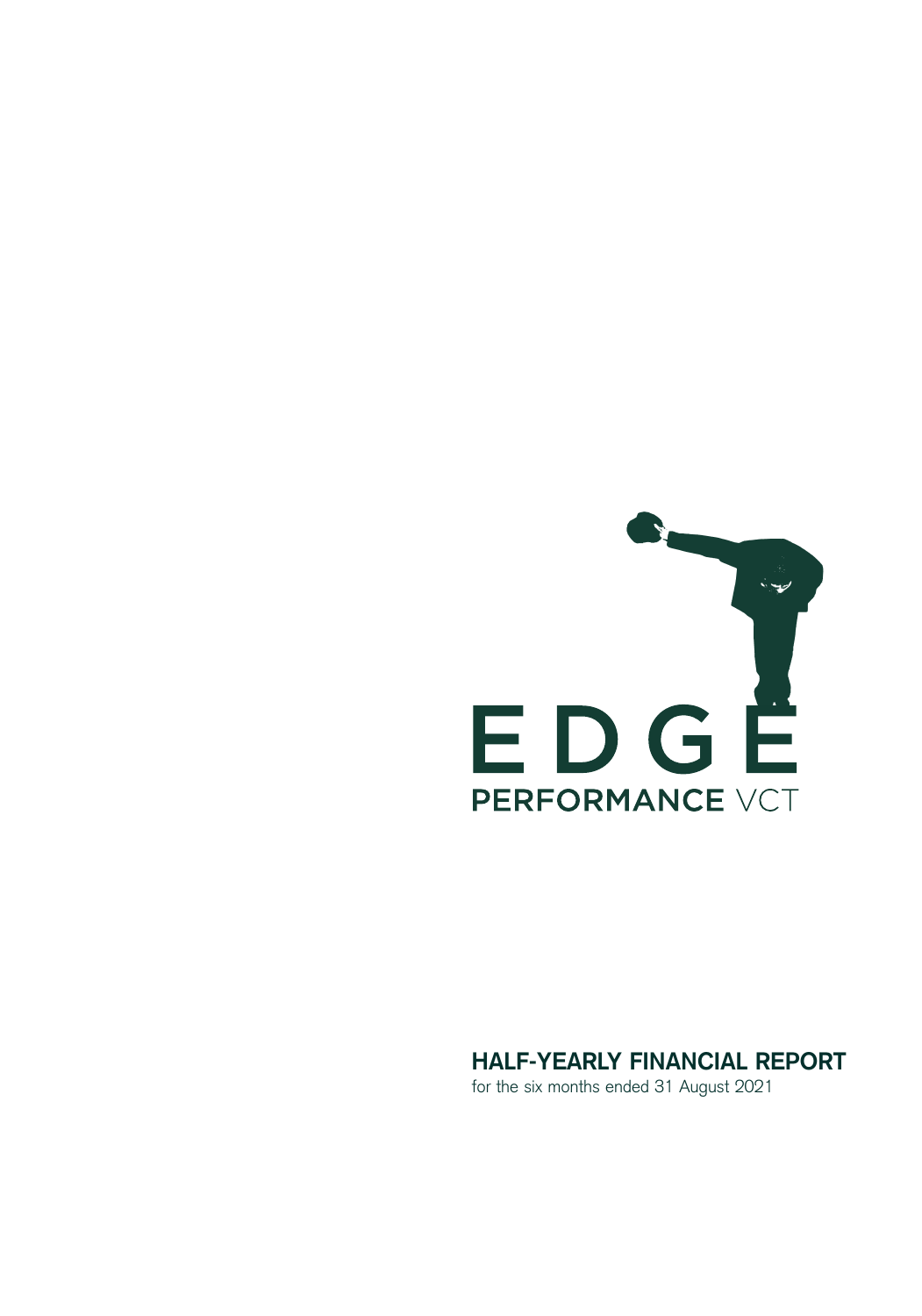# **Contents**

| <b>Financial Summary</b>                                                                       | 1  |
|------------------------------------------------------------------------------------------------|----|
| Chairman's Statement                                                                           | 2  |
| Investment Manager's Review                                                                    | 6  |
| Investment Portfolio Summary                                                                   | 12 |
| Statement of the Directors' Responsibilities<br>in respect of the Half-yearly Financial Report | 14 |
| Statement of Principal Risks and Uncertainties                                                 | 15 |
| Statement of Comprehensive Income                                                              | 16 |
| <b>Balance Sheet</b>                                                                           | 20 |
| Statement of Changes in Equity                                                                 | 24 |
| Statement of Cash Flows                                                                        | 26 |
| Notes to the Half-yearly Condensed Financial Statements                                        | 27 |
| Corporate Information                                                                          | 29 |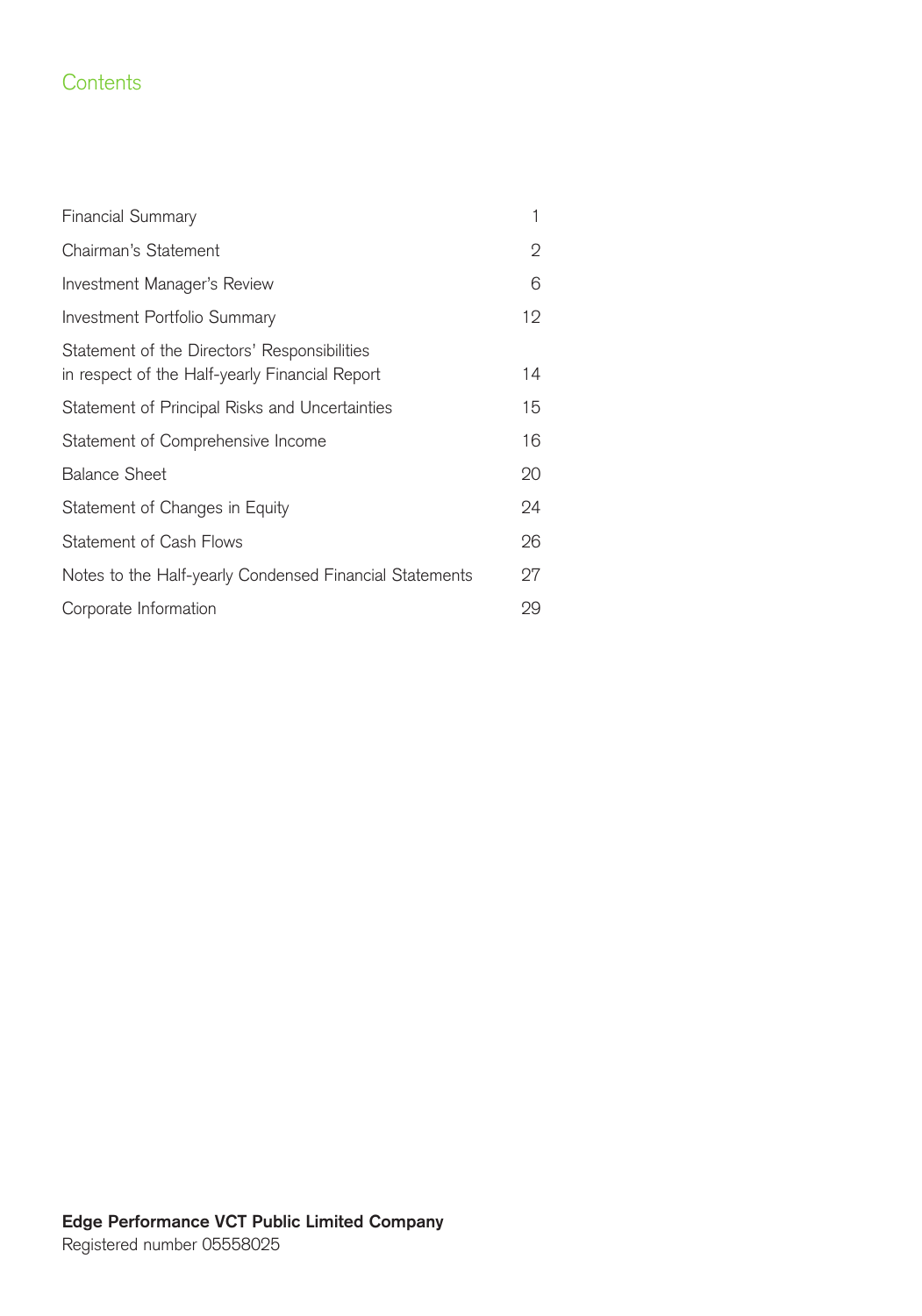|                                                          | Six months        |                     | Six months        |
|----------------------------------------------------------|-------------------|---------------------|-------------------|
|                                                          | ended             | Year ended          | ended             |
| Period ended                                             | 31 August<br>2021 | 28 February<br>2021 | 31 August<br>2020 |
|                                                          |                   |                     |                   |
| Net assets (£'000)                                       |                   |                     |                   |
| H share<br>I share                                       | 15,575            | 15,838              | 7,702             |
|                                                          | 2,507             | 8,638               | 10,337            |
| Total                                                    | 18,082            | 24,476              | 18,039            |
| Net asset value per share (p)                            |                   |                     |                   |
| H share                                                  | 134.35            | 136.62              | 66.44             |
| I share                                                  | 3.43              | 11.82               | 14.14             |
|                                                          |                   |                     |                   |
| Return per share for the period (p)                      |                   |                     |                   |
| H share                                                  | 17.73             | 67.93               | (6.25)            |
| I share                                                  | 0.11              | (15.65)             | (13.33)           |
|                                                          |                   |                     |                   |
| Dividends per share already paid in respect              |                   |                     |                   |
| of the period (p)                                        |                   |                     |                   |
| H share                                                  |                   | $*24.00$            | ***4.00           |
| I share                                                  |                   | **8.50              |                   |
|                                                          |                   |                     |                   |
| Dividends per share paid in the period (p)               |                   |                     |                   |
| H share                                                  | **20.00           | ***4.00             |                   |
| I share                                                  | **8.50            |                     |                   |
|                                                          |                   |                     |                   |
| Cumulative dividends paid per share at end of period (p) |                   |                     |                   |
| H share                                                  | 42.00             | 22.00               | 18.00             |
| I share                                                  | 43.50             | 35.00               | 35,00             |
| Net asset value total return per share (p)*              |                   |                     |                   |
|                                                          |                   |                     |                   |
| H share                                                  | 176.35            | 158.62              | 84.44             |
| I share                                                  | 46.93             | 46.82               | 49.14             |
|                                                          |                   |                     |                   |
| Share price at end of period (p)<br>H share              | 97.50             | 112.50              | 44.00             |
| I share                                                  | 2.25              | 9.00                | 20.00             |
|                                                          |                   |                     |                   |

\* i.e. net asset value per share plus total dividends

\*\* The Company paid an interim dividend of 20.0p per H share paid on 27 August 2021 with a record date of 20 August 2021 and 8.5p per I share paid on 27 August 2021 with a record date of 20 August 2021.

\*\*\* The Company paid an interim dividend of 4p per H Share on 18 December 2020 with a record date of 4 December 2020.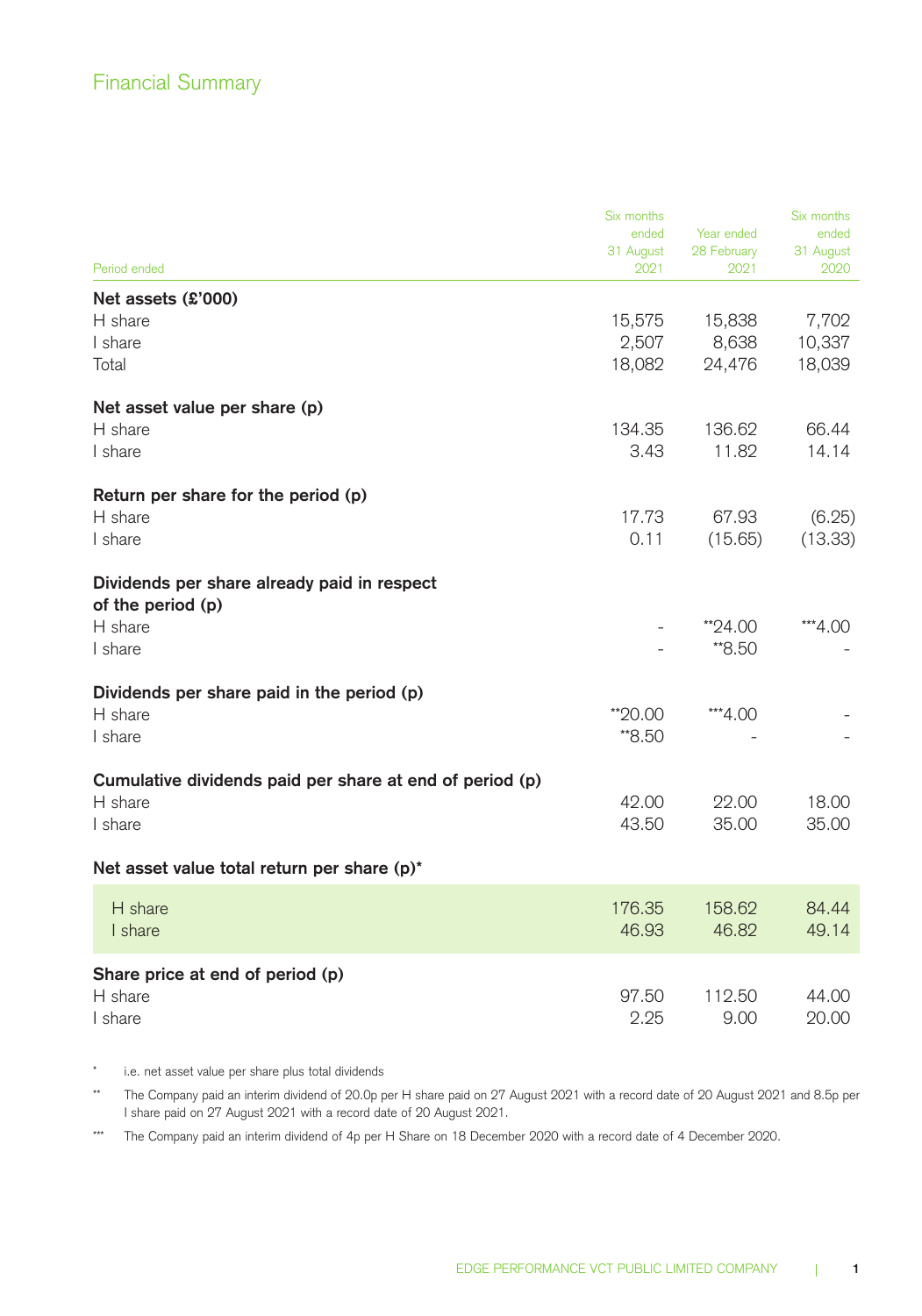### **Overall Review**

For the **I share class**, the realisation of assets and return of funds to shareholders continued during the period:

- The Company's interests in Coolabi Group and Mirriad Advertising have been realised for cash, and an interim dividend of 8.5 pence per I share was paid in the period. The Company is proposing to reorganise its share capital in order to return the remaining I share cash to I shareholders and we will be writing to you shortly with more information about this.
- Immediately following this capital reduction, there will be an orderly closure of the I share class.

Following the closure of the I share class the H shares will be the only shares in the Company.

For the **H share class**, the Investment Manager's strategy is to continue to invest for growth:

- Performance in the H share class continues to be excellent according to the Association of Investment Companies' data the H share class was the best performing amongst all VCTs in 2020, its share price growing by 221%.
- The net asset value total return (NAVTR) grew by 11.2% during the period under review.
- A significant interim dividend of 20p per H share was paid during the period.

### **Financial Performance**

At the 31 August half-year:

- The I share NAVTR was 46.93p comprising dividends paid of 43.5p and a remaining NAV of 3.43p. The I share class NAV decreased by £6,131k (71%) during the half-year driven by the payment on 27 August 2021 of the 8.5p per I share interim dividend totalling £6,214k.
- The H share NAVTR was 176.35p comprising dividends paid of 42p and the remaining NAV of 134.35p. An interim dividend of 20p per H share was paid on 27 August 2021. The financial performance of the H shares resulted from the significant returns generated by a number of exits from investments and increases in portfolio company valuations.

#### **Fundraising**

The Company undertook no fundraising activities in the period under review. As set out in the previous Financial Statements, the Investment Manager considers such activity more appropriate after the I share class funds are returned to I shareholders and the I class wound up.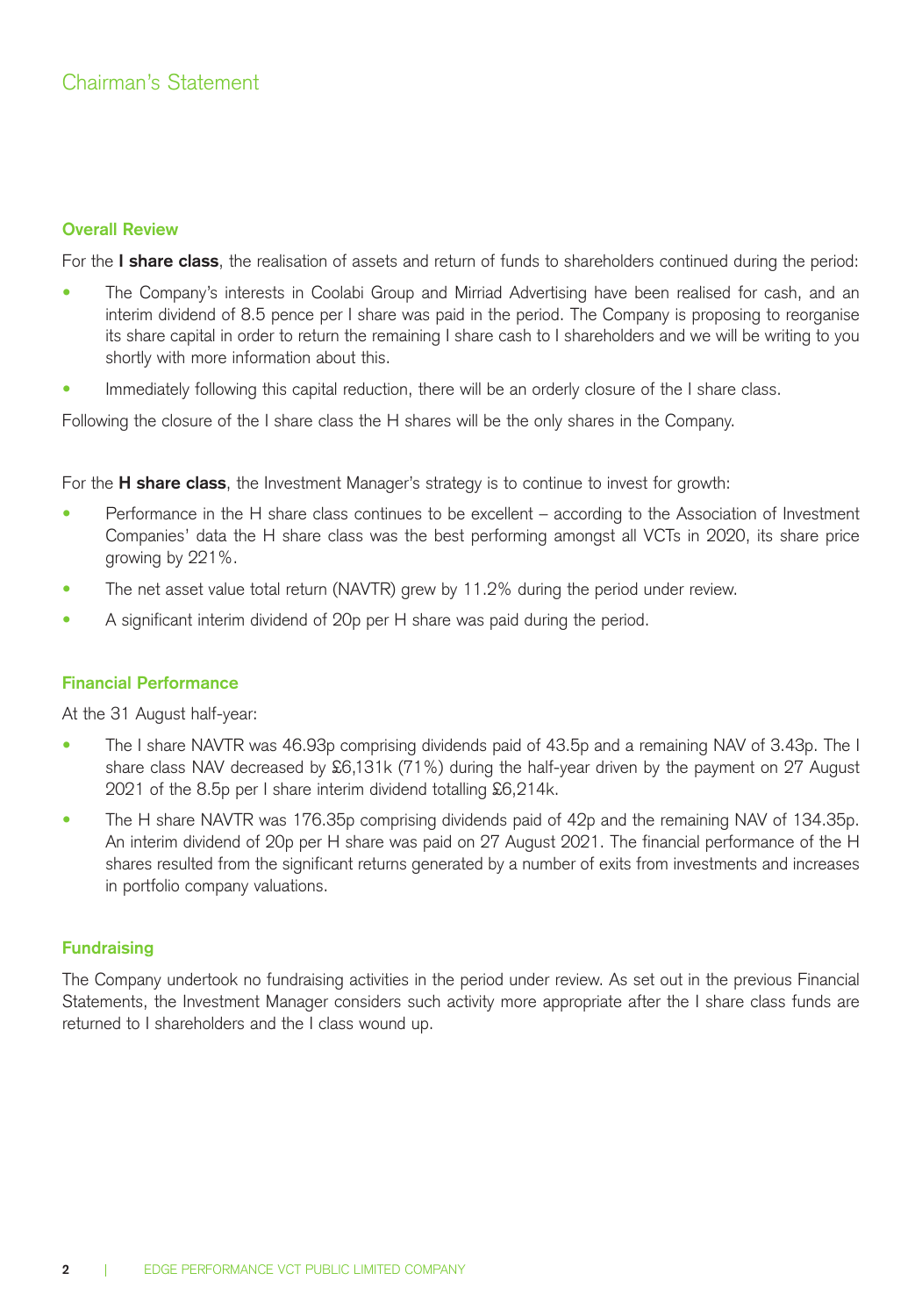### **Dividends**

### I share class

The Investment Manager, as mandated by your Board, has realised all the I share portfolio holdings for cash.

The interim dividend of 8.5 pence per I share paid on 27 August 2021 exhausted the Company's distributable reserves. As there are insufficient distributable reserves available to pay the balance of the I share class funds via dividend, the Company has commenced a capital reduction procedure which will, following the approval of the Company's shareholders and the High Court in London, immediately enable the remaining cash to be paid to I shareholders as a final capital payment. This process may yet take several months and given the disruption in the courts timetable over the Christmas period this process may not be completed until after the end of the calendar year.

### H share class

The Investment Manager's investment strategy for the H share class is proving very successful. On 27 August 2021, the Company was able to pay a special interim dividend of 20p per H share, and the Board intends to continue to pay regular dividends in the future, supplemented by special dividends resulting from realised investment gains when appropriate.

With the excellent performance of the H share portfolio and, in particular, that of Unity Software Inc. ("Unity") and Audioboom Group plc ("Audioboom"), the Board anticipates putting a resolution to shareholders at a General Meeting to recommend a further special dividend in this financial year.

### **Investment Performance**

#### H share portfolio

As an "evergreen" share class, the H share fund has an ongoing new investment remit and new funds available for investment. The results of this strategy have been very positive throughout the year.

Unity listed its shares on the New York Stock Exchange in September 2020 and the stock performed extremely well on listing and in the months since then, valuing the H share class investment in Unity at £7,705k at the half-year, for a total realised and unrealised return of 13 times on the initial investment into deltaDNA (which was acquired by Unity in 2019). This marks an excellent return for shareholders.

In August the Company sold its shareholding in Jungle Creations Limited to a financial buyer which returned £407k on a £180k investment giving a profit of £227k or a little over 2.25 times our original investment.

The Company's investment in Audioboom has performed strongly, with the valuation up 219% in the period equating to 5.4 times the value of the Company's initial investment. Audioboom has also launched its own content and IP platform through its Audioboom Originals series.

In November 2020, triggered by an investment from Edge Creative Enterprise Fund into Festicket Limited ("Festicket"), the convertible loan note held by the H share class converted into the senior class of shares benefitting from a 1.5 times participating preferred return. The market which Festicket targets has dramatically changed since the pre-Christmas period of 2020. While Festicket still faces challenging market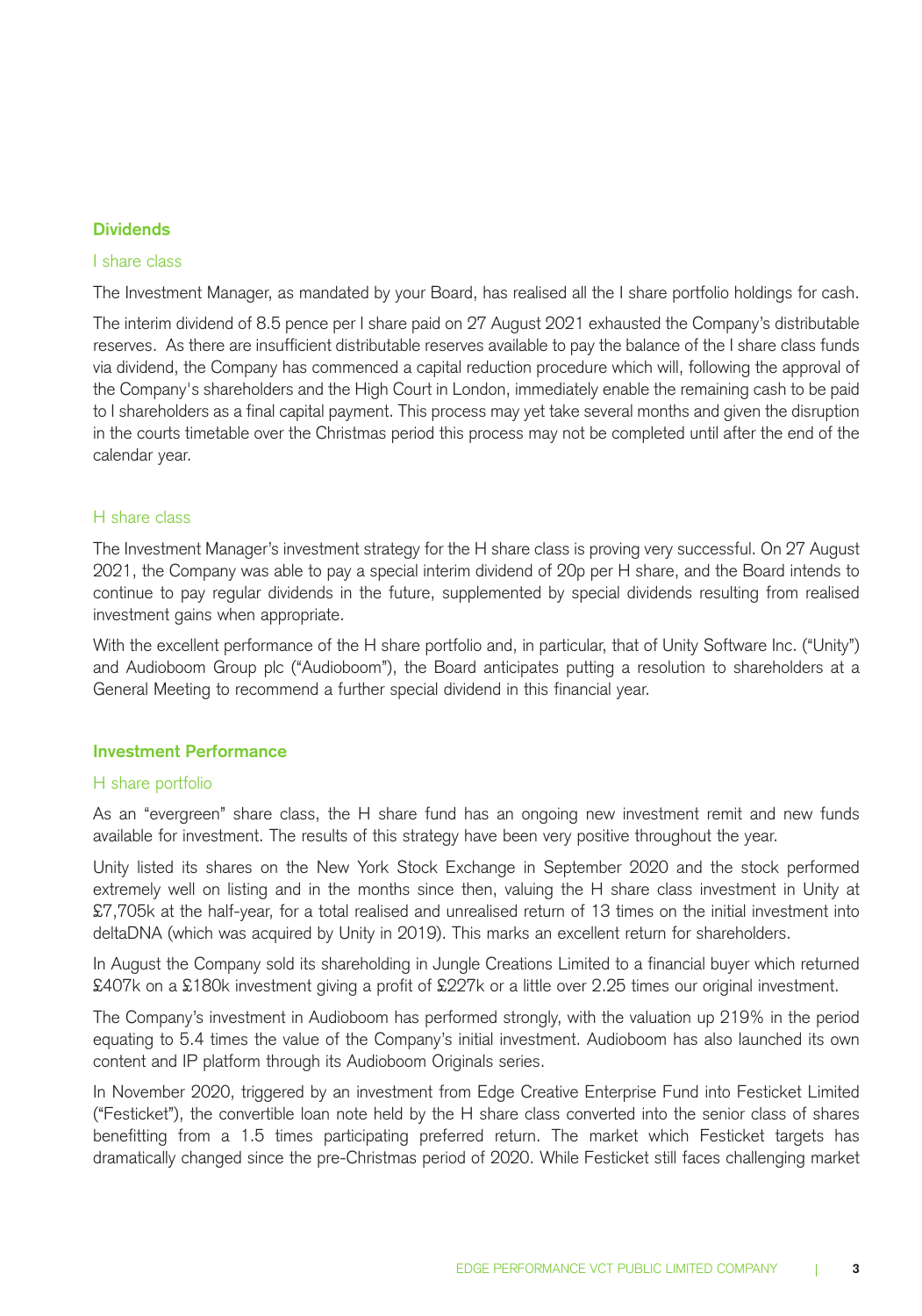circumstances owing to Covid restrictions, the company is taking advantage of the resurgence of live events around the world and is well positioned to benefit from this into 2022 and beyond.

A number of new investment opportunities for the H share class are being explored, with several new investments already in negotiation and expected to be completed soon.

### **Company Portfolio**

The Company's H share class now holds interests across a broad range of the creative industries sector. Further details of our portfolio holdings and their valuations are contained in the Investment Manager's Review.

### **Strategic Review**

Having considered a variety of options, the Board opted for a simple and straightforward approach to the future.

We intend, through the activities of our specialist Investment Manager, to build up the H share class by a combination of successful investment and ongoing fundraising, and to provide shareholders with regular and special dividends. Following the closure of the I share class, we expect to put to H shareholders our plans to commence a fundraising and the reactivation of the Company's H share buy-back facility.

### **Annual General Meeting and General Meeting**

An annual general meeting was opened on 31 August 2021 and immediately adjourned. This is expected to recommence in November 2021 and we will write to you with the formal notice and date shortly.

### **Board Composition**

In accordance with the Company's Articles, Sir Peter Bazalgette will seek re-election at the reconvened annual general meeting.

Robin Goodfellow joined the Board on 31 July 2020, to help oversee the successful exit of Coolabi and the return of funds from the I share class to shareholders and will be stepping down from the Board as this exercise concludes. I would like to thank Robin for his positive contribution to the Board since July 2020.

The Board is committed to guiding the Company through the complex capital reduction process, to paying out remaining I share assets, to closing the I share class and to setting out a strategy for the VCT which will then comprise only a single class of H shares. This will complete a process set in motion in 2019. Once this has been completed Sir Aubrey Brocklebank and I will both seek re-election at a General Meeting of the Company.

I would like to thank my fellow Directors for their unstinting support throughout the period.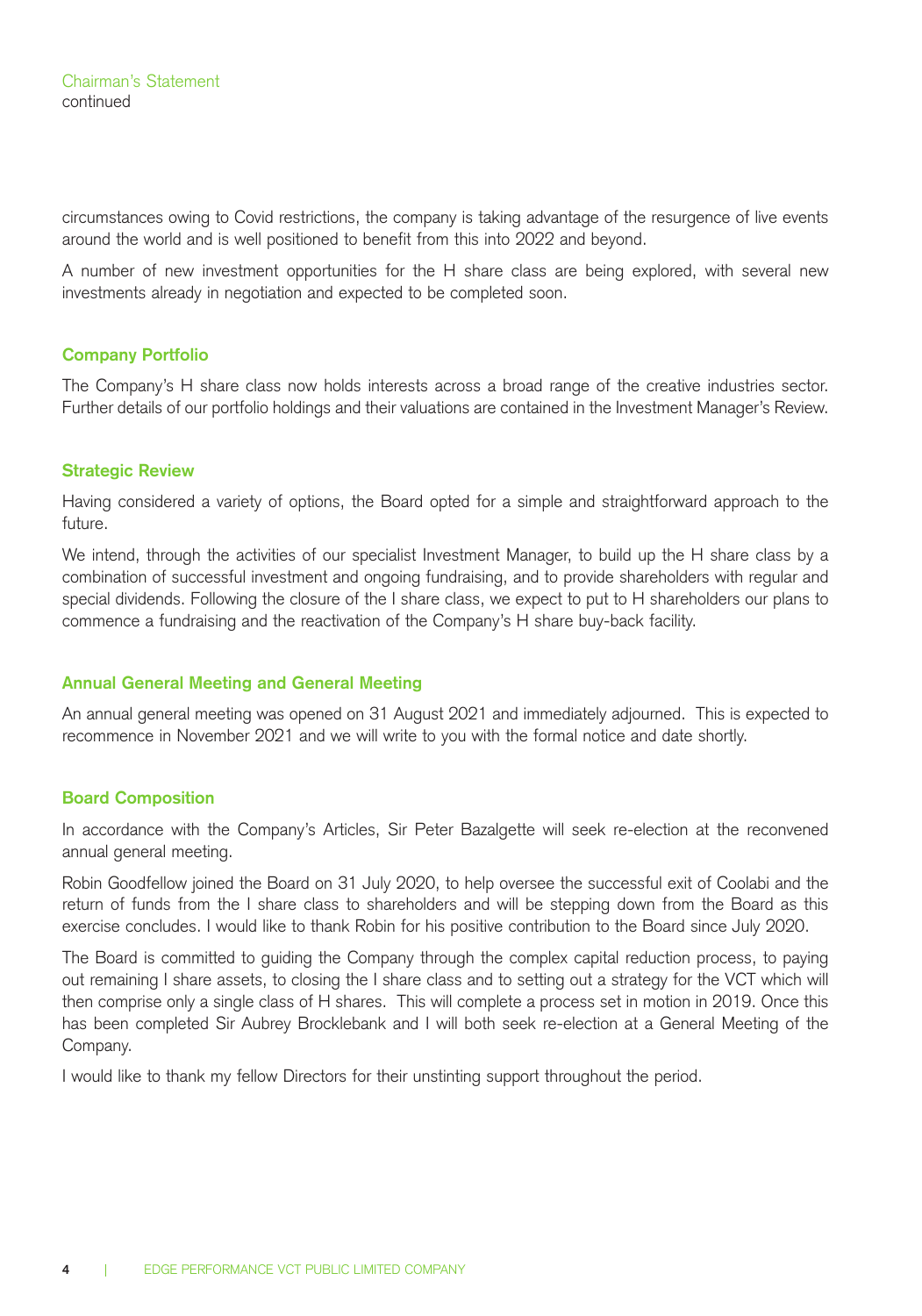### **Outlook**

Edge Performance VCT continues to invest in a portfolio of highly regarded creative economy companies, which we expect to perform strongly in the future and in some cases even more strongly following the recovery from the pandemic. The Investment Manager works closely with each of these companies to ensure they have the necessary resources of funding, executives, industry experts and support to achieve their potential.

Research shows that investments made in the aftermath of economic shocks, such as the one currently being experienced, have the potential to offer superior returns.

The Board believes there is a bright future for investors in the Company given the quality of the existing portfolio which the Investment Manager has assembled, the current and future new H share fund investment opportunities it is pursuing, and the benefit of the co-investment arrangements the Investment Manager brings with other funds it manages.

As ever, I would like to thank you for your continued support of the Company.

**Terry Back**  Chairman 20 October 2021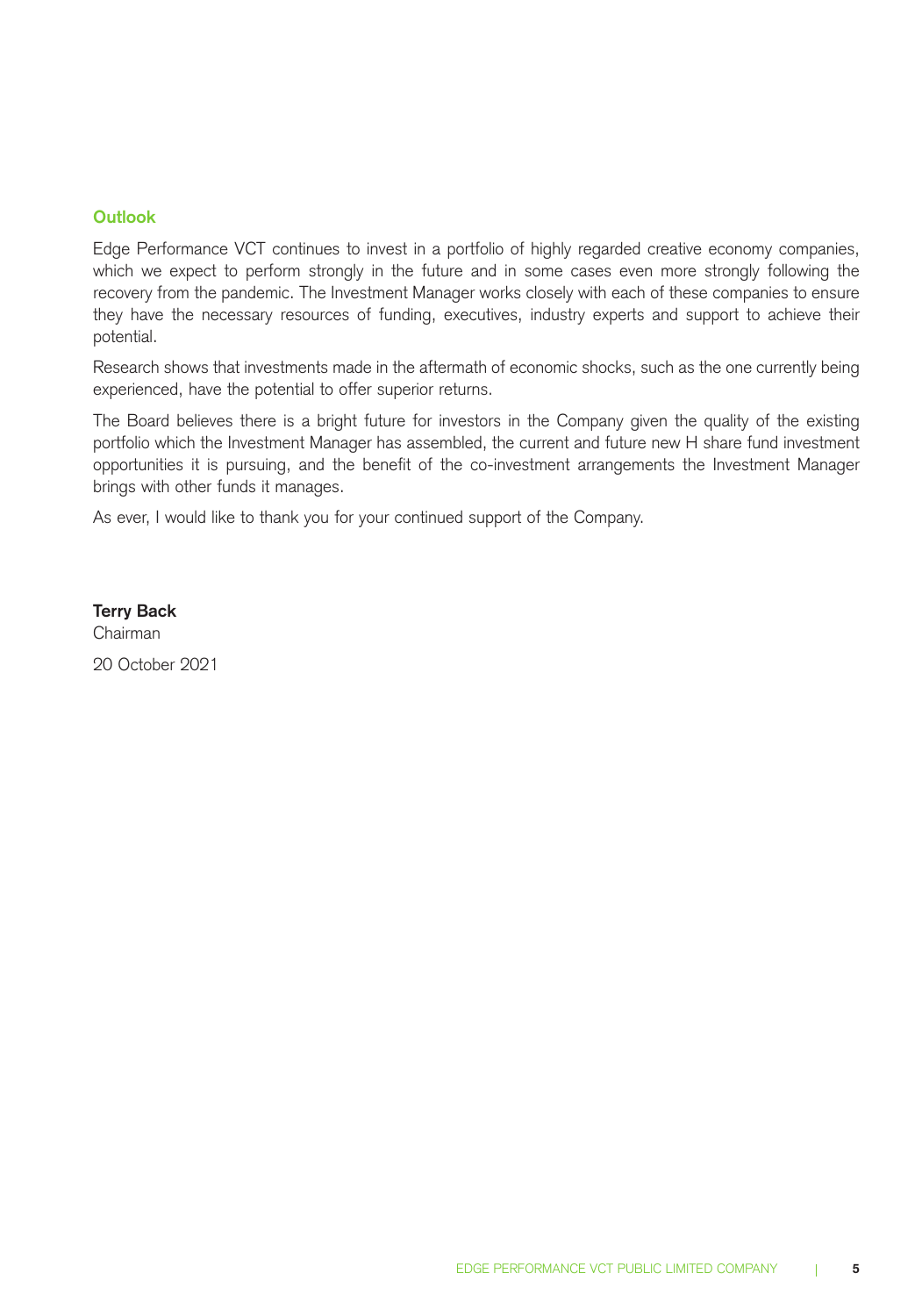The Investment Manager entered into a new investment management agreement with the Company on 13 May 2020, subject to shareholder approval, and at the Company's annual general meeting on 28 August 2020, the reappointment of the Investment Manager and the adoption of the new investment management agreement were approved by 98% of the votes cast (which represented 13% of the total votes available). The Investment Manager is grateful to shareholders for this vote of confidence.

The Investment Manager believes shareholders' confidence has not been misplaced.

Recognising that past performance in the I Share class was disappointing, the Investment Manager volunteered waiving all charges for managing out this share class. The Investment Manager was tasked with seeking a prompt realisation of the I Share portfolio, particularly its holding in Coolabi Group, which it has now achieved despite the difficult backdrop of the pandemic. Following the receipt of the cash proceeds of the Coolabi realisation together with the other cash realisations in the I share holdings an interim dividend of 8.5 pence per I share was paid on 27 August 2021. The Company will shortly propose to reorganise its share capital in order to return the remaining cash to I Shareholders.

Under the management of the Investment Manager, the H Share Class was the best performing of all VCT's as ranked by the Association of Investment Companies over a 1 year rolling period comparing investment companies on a share price total return percentage basis. The net asset value total return of the H Share class increased by 11.2% from 158.62 pence per share to 176.35 pence per share in the period under review.

With H Share performance so strong, it is the Board's intention to pay dividends as outlined in the Chairman's statement and the Investment Manager is continuing its programme of realisations sufficient to pay these dividends.

In relation to the Company's "evergreen" H Share class, the Company will continue to make Qualifying Investments in the creative economy, and in particular in enabling technologies in the content creation entertainment and media sectors which the Investment Manager believes have the potential for growth, in order to generate growth and returns for shareholders.

Whereas the H Share fund continues to make investments, the I Share fund has no reinvestment mandate. In relation to the Company's "planned exit" I Share class, the Investment Manager originally employed a "blended" investment strategy, under which the share class's VCT-qualifying portfolio entailed a mix of:

- investments in businesses with a high level of underpinning of the amount invested by the Company; and
- investments in businesses with the potential for significant growth.

The I Share class has now liquidated its remaining two portfolio investments, Coolabi Group Limited and its shareholding in Mirriad Advertising plc. It is the intention of the Board and the Manager to immediately proceed with an orderly closure of the I Share class.

### **Covid-19**

Edge Performance VCT's portfolio includes a number of highly regarded creative economy businesses. During the past year all were impacted to varying degrees by disruption caused by the lockdowns and change in consumption trends and spending habits. The manager took action to support a number of businesses in transitioning to work from home and in some cases achieve cost reductions. This included financial support through additional rounds of funding to help them through the crisis and position to be able to flourish when demand recovers.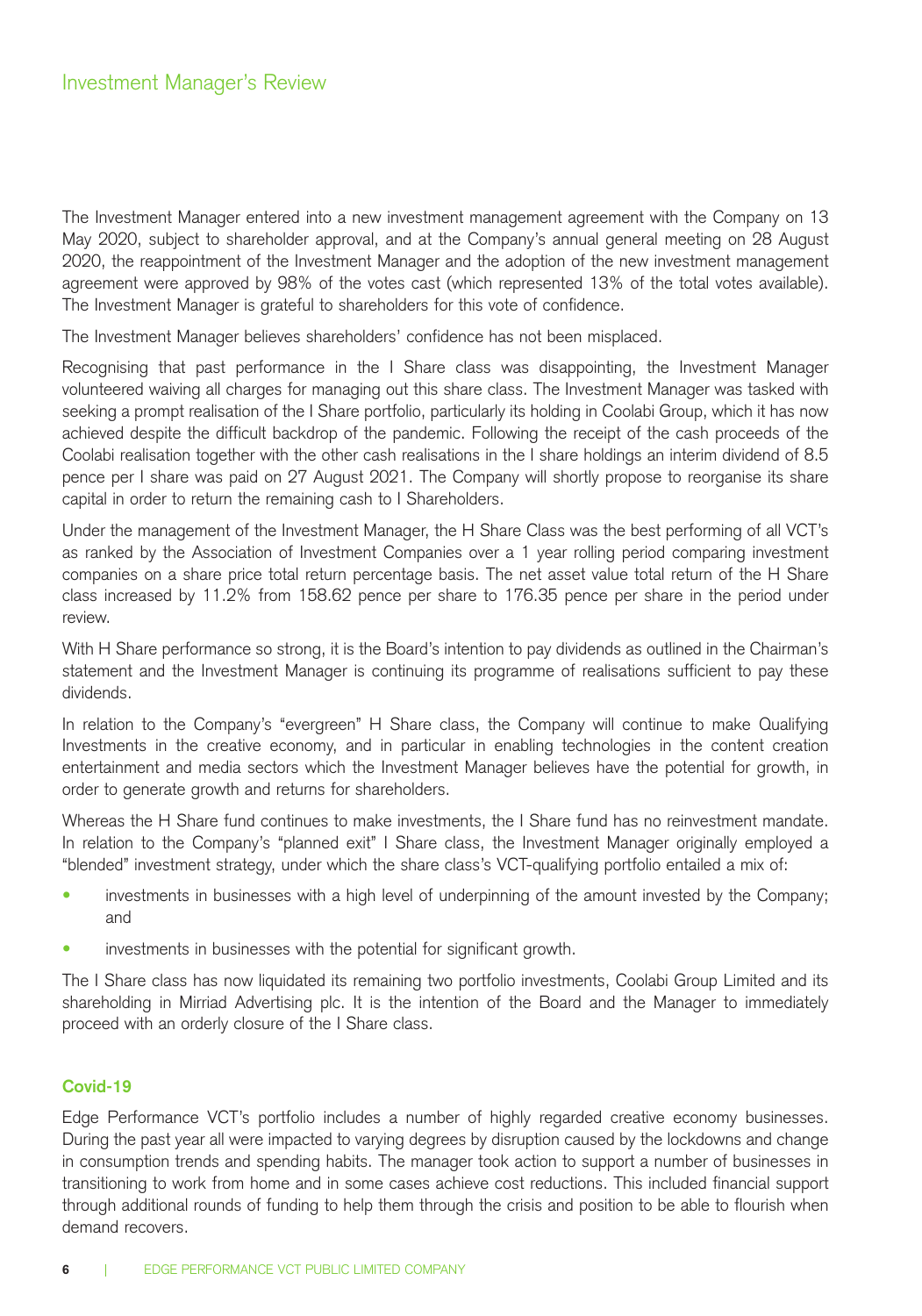Most companies have opened or are in the process of, reopening offices and in some cases having terminated leases and moved into new offices. Most are likely to retain a degree of flexible working and hot-desking into the future. This meets the needs and expectations of the businesses and employees but also maintains lower fixed office costs for a longer period of time.

We have been incredibly impressed by the resilience and flexibility of our portfolio companies during the crisis and their swift action, together with the support received has allowed many of them to recover well in the second half of the year. In some cases, this included reaching profitability for the first time as sales growth in the second half rebounded and cost bases remained depressed. In other cases, continued lockdowns or restrictions on gatherings and live events are having a significant impact on business operations, even as consumer demand remains extremely high for such events.

Edge Performance VCT entered this crisis with a portfolio of strong companies in a range of sectors and business models. We are confident that having weathered some of the worst conditions ever and adapted to new trading conditions, the portfolio companies will thrive.

### **Dividends**

It is the Company's strategy to maintain a regular annual dividend flow and distribute the majority of gains on realisations, as noted above, while being mindful of its need to retain sufficient funds to support the growth and new funding requirements of the existing portfolio and the need for the Company to meet its ongoing financial obligations.

#### **Portfolio investments realised during the period**

Coolabi Group Limited: As stated in the 28 February 2021 Annual Report, an adviser was appointed in early 2020 to explore the strategic opportunities for Coolabi including an outright sale. Despite the severe impact of the pandemic on the process, which limited the depth and breadth of the buyer universe to European bidders, rather than the expected range of European and Asian bidders, Edge Performance VCT reached agreement to sell its shareholding in Coolabi as part of the sale of the Company. This sale was at a headline valuation of £35m, which was at the lower end of the range expected at the start of the process. The sale completed in June 2021.

Unity Software Inc (NYSE: U): During the period, the Company sold 25,900 shares at an average price of \$108.25 per share generating proceeds of £1,917k. The Company held 83,616 Unity shares at the 31 August 2021 period-end.

Jungle Creations Limited: The Company realised its holding in Jungle Creations during the period following a majority acquisition by Livingbridge, generating proceeds of £407k, a return of 2.3x the cost of investment, an increase of £43k since 28 February.

Mirriad Advertising Plc: In accordance with the decision to wind up the I share class, the Company's I share class holding in Mirriad was sold in August 2021 generating proceeds of £32k, a loss of £18k when compared to cost and a loss of £24k since 28 February.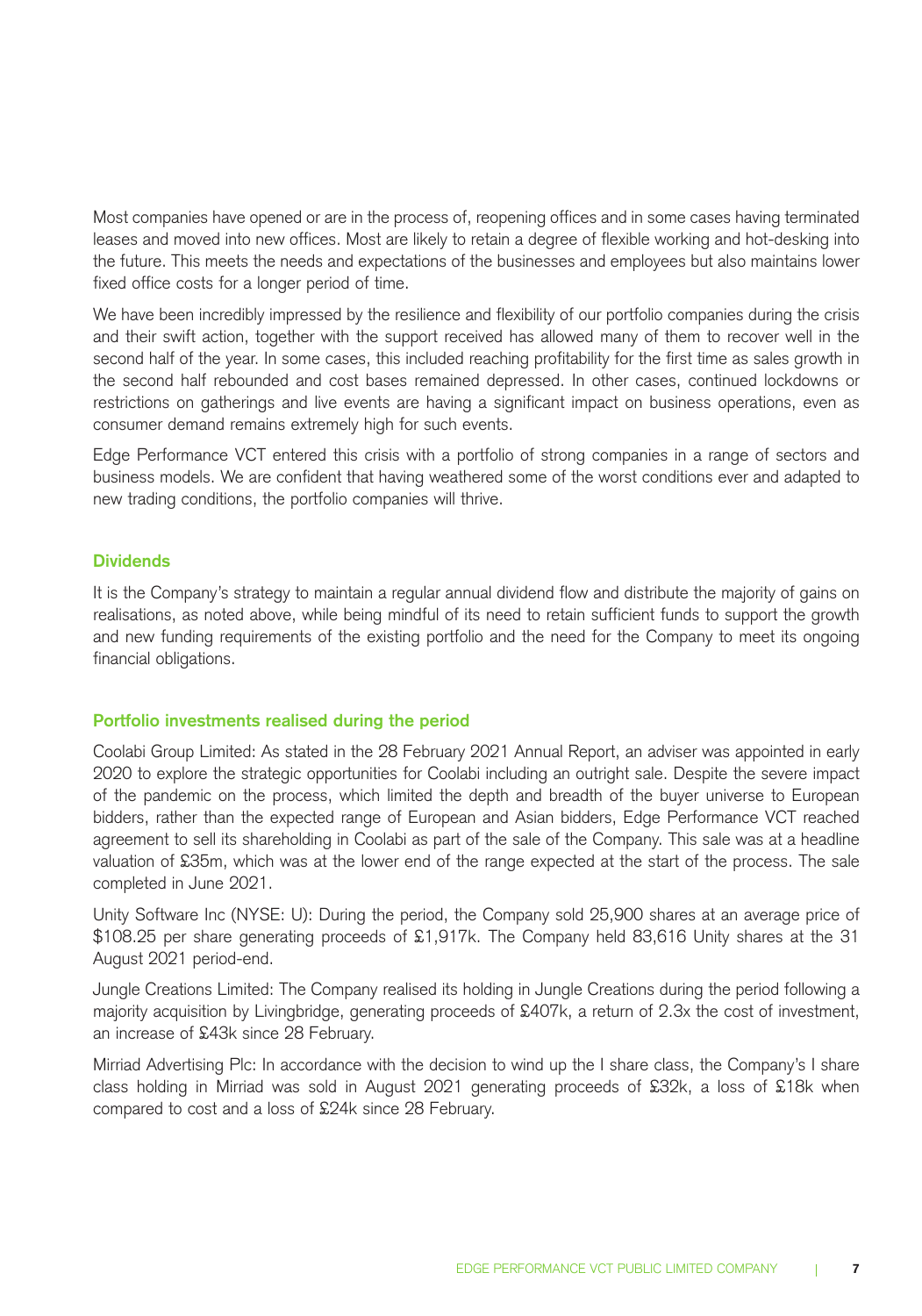Investment Manager's Review continued

#### **Portfolio investment made during the year**

The Company made no new investments during the period under review.

#### **Existing portfolio investments**

Unity Software Inc

| $Cost(S'000)$ :                   | 1.338                                          |
|-----------------------------------|------------------------------------------------|
| Valuation (£'000):                | 7.705                                          |
| Basis of valuation:               | Closing bid price (NYSE) at balance sheet date |
| Value movement in period (£'000): | (749)                                          |
|                                   | 8.9% decrease                                  |
| Equity holding:                   | $0.02\%$                                       |

Edge Performance VCT acquired its holding in Unity as part of the consideration for its sale of deltaDNA. San Francisco headquartered Unity is the fast-growing creator of the world's leading real-time 3D development platform for games. To date it has raised in excess of \$1.4 billion from investors and boasts a shareholder register including some of the most prominent Silicon Valley investment firms. Unity listed on the NYSE at \$52 per share in September 2020. The share price reached a high in excess of \$170 per share in December 2020 falling to \$107 as at 28 February 2021 and rising to \$127 as at 31 August 2021. At the date of writing this report the price was in excess of \$140.

#### Festicket Limited

[an Edge Creative Enterprise Fund (ECEF) co-investment]

| 1.272                                    |
|------------------------------------------|
| 2.162                                    |
| Valuation based on comparable valuations |
| 19.                                      |
| 0.6% increase                            |
| 4.7%                                     |
|                                          |

Festicket is a leading travel and ticketing platform that offers quality bookings, packages and information for festival fans worldwide and a software platform providing marketing, analytics and access control functions, among others, to festival organisers.

In November 2020, the Convertible Loan Note held by the H Share Class was converted into Festicket's equity, as part of a new €3.3m Series F fundraising led by the ECEF with participation from Future Fund. Clearly the subsequent global shutdown in 2020, as a consequence of the coronavirus pandemic, has hit businesses like Festicket hard. However, during that time, the business diversified operations to the US and Australia where the lockdown was less severe and in H2 21 we saw a significant recovery in live events whilst the demand for tickets and events remained very high throughout the period, leading to a strong recovery in revenue.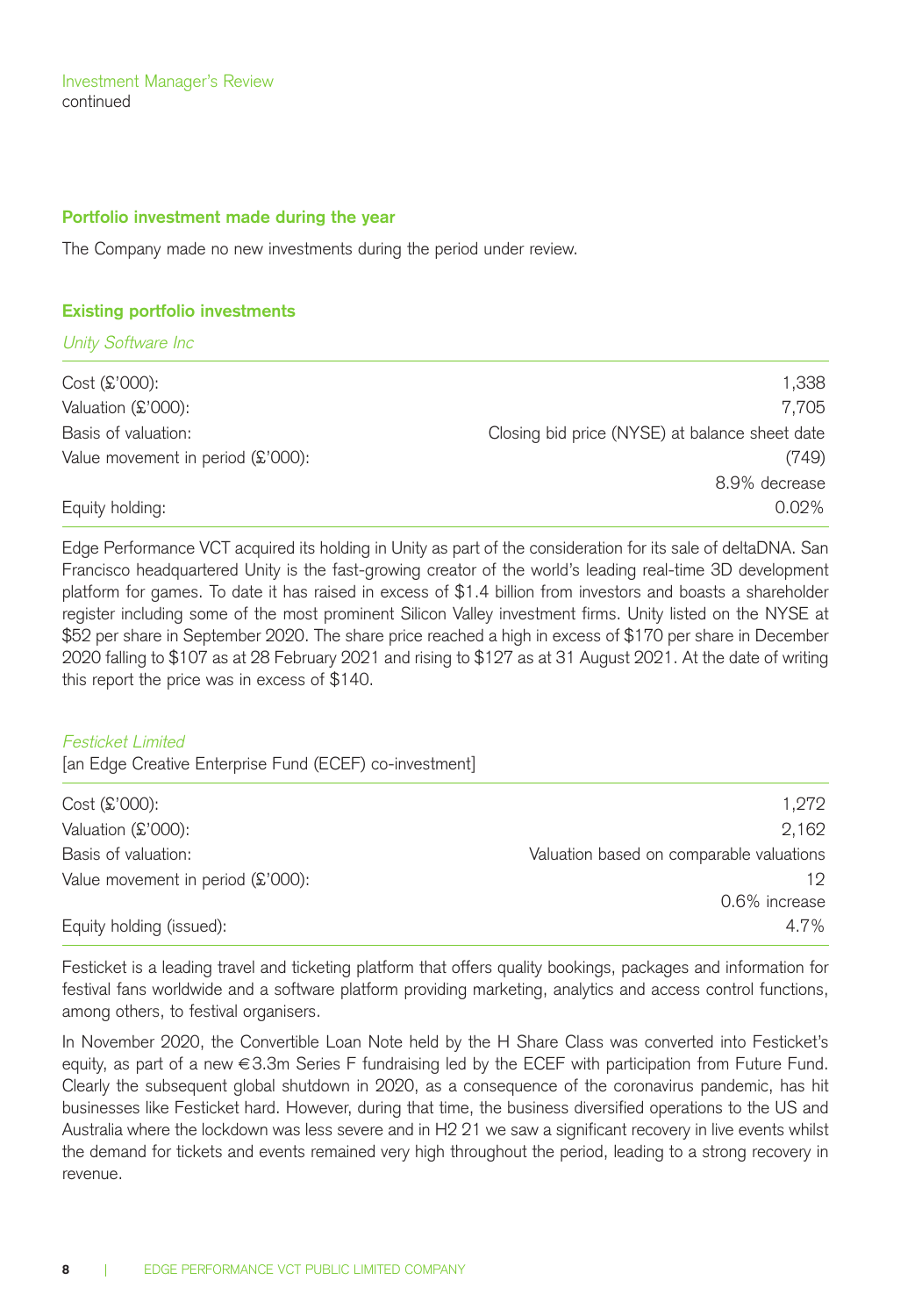### Audioboom Group plc

| $Cost(S'000)$ :                              | 750                                           |
|----------------------------------------------|-----------------------------------------------|
| Valuation (£'000):                           | 2.677                                         |
| Basis of valuation:                          | Closing bid price (AIM) at balance sheet date |
| Value movement in period $(\text{\$'}000)$ : | 1.459                                         |
|                                              | 119.8% increase                               |
| Equity holding:                              | 2%                                            |

Audioboom is a leading podcast distribution and monetisation platform. Edge Performance VCT invested in two rounds of funding in Audioboom, at a blended cost of £2.65 per share. Audioboom recovered extremely well in the second half of 2021 following the initial disruption caused by Covid and advertising budgets taking a severe hit. The performance of the company is testament to the strength of the market within which they operate. The share price advanced to £9.45 per share as at 31 August 2021 and £10.55 at the date of writing this review.

### Mirriad Advertising plc

| $Cost(S'000)$ :                   | 470                                           |
|-----------------------------------|-----------------------------------------------|
| Valuation (£'000):                | 504                                           |
| Basis of valuation:               | Closing bid price (AIM) at balance sheet date |
| Value movement in period (£'000): | (397)                                         |
|                                   | 44.1% decrease                                |
| Equity holding:                   | 0.58%                                         |
|                                   |                                               |

Mirriad shares continue to be volatile falling from 52p as at 28 February 2021 to 31p per share as at 31 August 2021 and 33.5p at the date of writing this review.

The Company listed on the AIM segment of the London Stock Exchange in December 2017, raising £26.2m at a post-money valuation of £63.2m (62p per share), launched a placing in November 2020 of £23m at 40p per share and raised a further £3m via an open offer at 40p per share.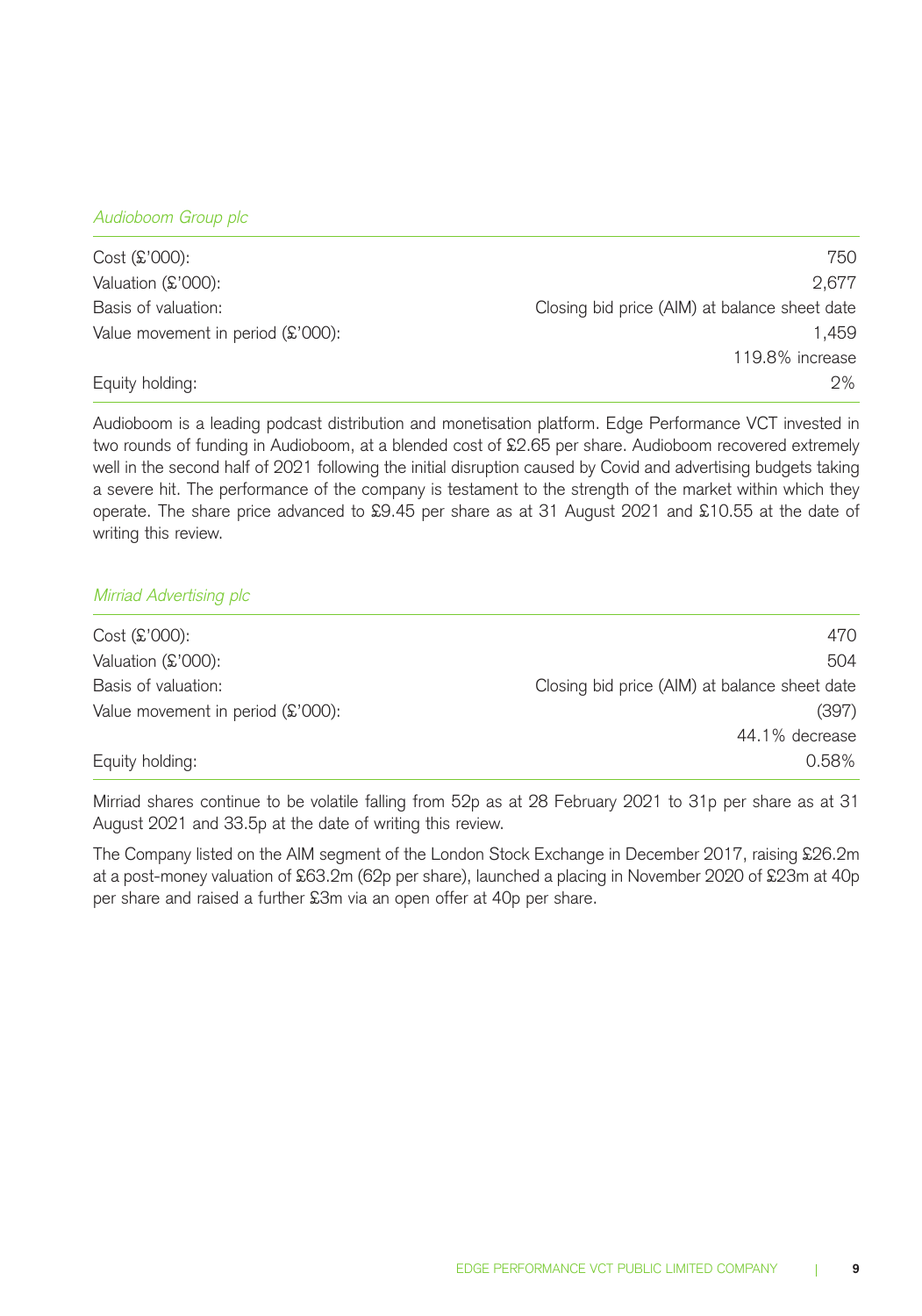#### Newsflare Limited

[an Edge Creative Enterprise Fund co-investment]

| $Cost(S'000)$ :                 | 150                           |
|---------------------------------|-------------------------------|
| Valuation (£'000):              | 387                           |
| Basis of valuation:             | Implied third party valuation |
| Value movement in year (£'000): | (47)                          |
|                                 | 10.9% decrease                |
| Equity holding (issued):        | $1.57\%$                      |

Newsflare is a curator and marketplace for User Generated Video (UGV) which it sells to a range of corporate consumers including global news outlets, production companies and advertising agencies. Strategically the business has positioned itself as a leading source of curated and trusted consumer video and is starting to reap the benefits of that. Following a recent fundraising process and the implied enterprise value of the company upon completion, Edge Performance VCT's valuation in Newsflare has reduced by £47k to £387k from the valuation held as at 28 February 2021.

### The Dream Corporation Limited

[an Edge Creative Enterprise Fund co-investment]

| $Cost(S'000)$ :                | 102                     |
|--------------------------------|-------------------------|
| Valuation (£'000):             | 102                     |
| Basis of valuation:            | Recent investment price |
| Value movement in year (£'000) |                         |
| Equity holding (issued):       | 1.0%                    |
|                                |                         |

The Dream Corporation operate a premium VR arcade called the Otherworld based in East London, which offers a range of content experiences augmented with 4D effects, and a food and beverage offer. Having proven the unit economics in their original site in East London, the Company was looking for investment to grow its footprint. Management have used the enforced close period due to Covid restrictions to secure and design two new sites, one of which opened in Victoria in summer 2021.

### **Significant VCT-qualifying investments**

The Company and the Investment Manager apply internal diversification guidelines, under which the Company will not invest more than 15% of its assets in any one investment. However, distributions to shareholders and movements in portfolio valuations can give rise to the potential for the value of a given investment subsequently to exceed 15% of the Company's assets. These factors have resulted in the Company's investment Unity Software, based on the valuation of those holdings as at 31 August 2021, now exceeding 15% of the net assets of the Company.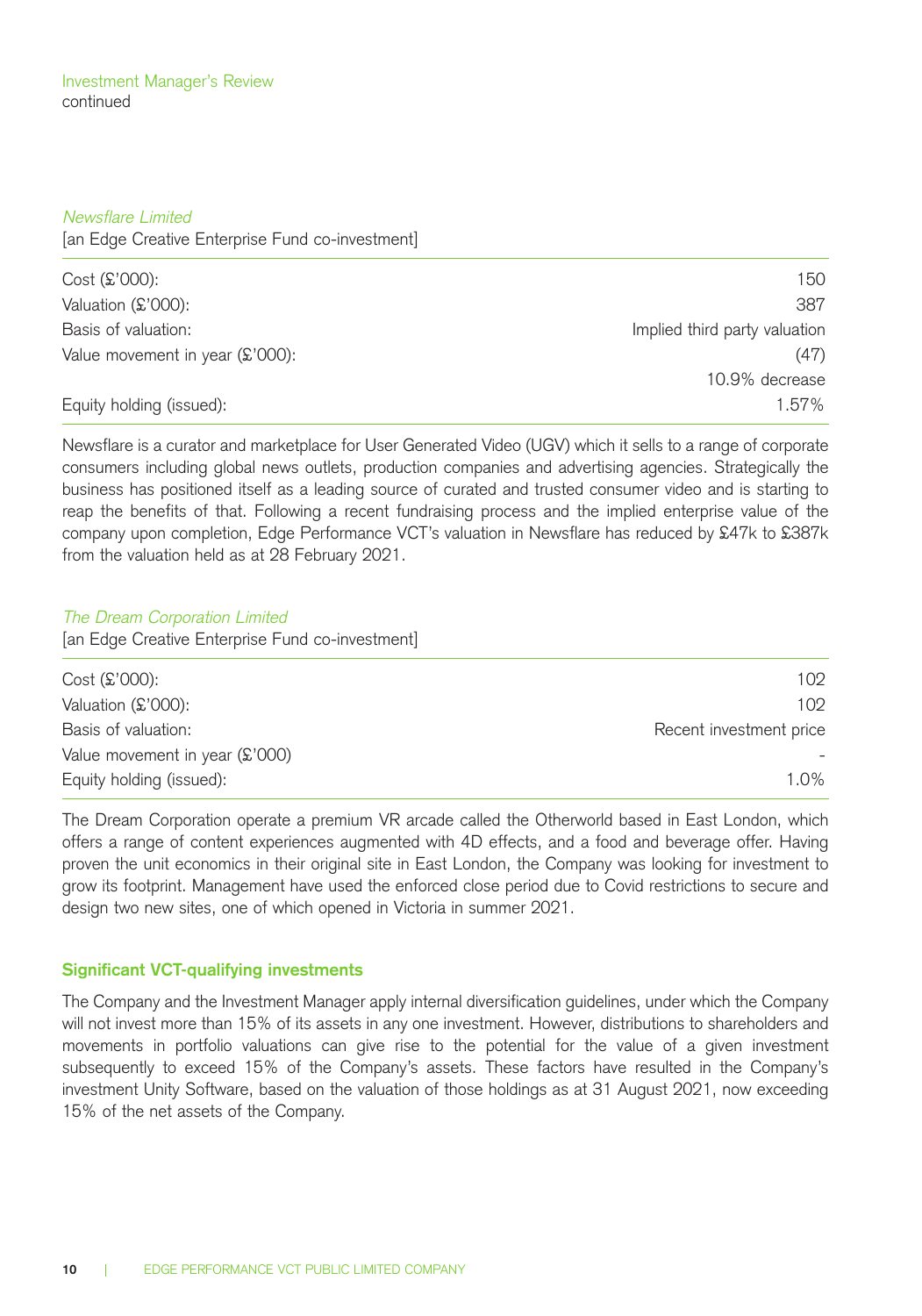### **Portfolio performance**

As at 31 August 2021, the NAV total return per Share of each of the Share Funds stood at:

### **H Share Fund:**

176.35p (158.62p as at 28 February 2021), an increase of 11%

### **I Share Fund:**

46.93p (46.82p as at 28 February 2021), an increase of 0.23%

### **Outlook**

The Company disposed of its shareholding in Coolabi Group on 17 June 2021. The sale was an all-cash transaction and the exit represents the disposal of the last major asset in the I share class of EPVCT. Following the disposal of the Coolabi shares and of the Company's I share class holding in Mirriad Advertising, it is the intention of the Board and the Manager to immediately proceed with an orderly closure of the I Share class.

As at the period end, the H Share fund has funds available for VCT-qualifying investments. The Company benefits from a co-investment arrangement with Edge Creative Enterprise Fund and anticipates a similar arrangement with Edge's next venture fund. This, together with the pipeline of quality opportunities which the Investment Manager continues to see as a consequence gives the Investment Manager confidence in the prospects for future investments.

The focus for the H Share fund continues to be identifying, selecting and making VCT-qualifying investments in the creative economy and enabling technologies, which the Investment Manager believes have the potential for profitability and growth.

The Investment Manager is also devoting significant time and resource to supporting the management teams of existing portfolio companies and using its network of experienced executives and advisors to assist portfolio company management teams. Where appropriate, subject to State aid rules, the H Share class has funds available to invest further in those portfolio companies.

**Edge Investments**  Investment Manager 20 October 2021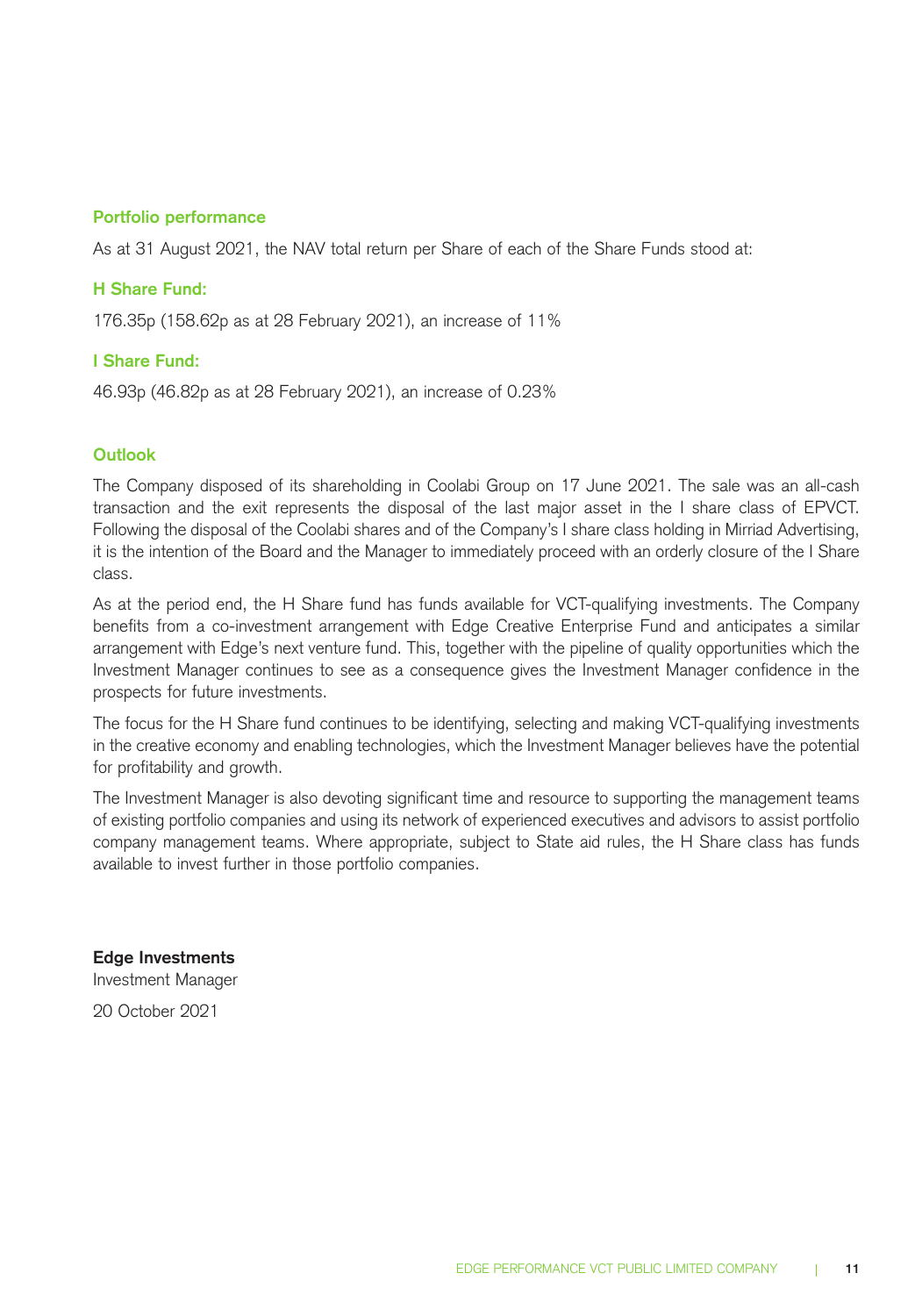# Investment Portfolio Summary

as at 31 August 2021

|                                      | As at 31 August 2021<br>% of net |           |          | As at 28 February 2021<br>% of net |           |          |  |
|--------------------------------------|----------------------------------|-----------|----------|------------------------------------|-----------|----------|--|
|                                      | Cost                             | Valuation | assets   | Cost                               | Valuation | assets   |  |
| H Share Fund                         | $($ 2'000)                       | (000)     | by value | (2'000)                            | (E'000)   | by value |  |
| <b>Qualifying Investments</b>        |                                  |           |          |                                    |           |          |  |
| Coolabi Group Limited                |                                  |           |          | 500                                | 300       | 1.9      |  |
| Mirriad Advertising plc              | 470                              | 504       | 3.2      | 470                                | 845       | 5.3      |  |
| Newsflare Limited                    | 150                              | 388       | 2.5      | 150                                | 435       | 2.7      |  |
| Audioboom Group plc                  | 750                              | 2,677     | 17.2     | 750                                | 1,218     | 7.7      |  |
| Jungle Creations Limited             |                                  |           |          | 180                                | 364       | 2.3      |  |
| Unity Software Inc.                  | 1,338                            | 7,705     | 49.5     | 1,752                              | 8,454     | 53.4     |  |
| <b>Festicket Limited</b>             | 1,272                            | 2,162     | 13.9     | 1,272                              | 2,150     | 13.6     |  |
| The Dream Corporation Limited        | 102                              | 102       | 0.6      | 102                                | 102       | 0.6      |  |
| Total qualifying investments         | 4,082                            | 13,538    | 86.9     | 5,176                              | 13,868    | 87.5     |  |
| Non-qualifying investments           |                                  |           |          |                                    |           |          |  |
| Coolabi Group Limited                |                                  |           |          | 369                                | 114       | 0.7      |  |
| Total non-qualifying investments     | ۰                                | ۰         |          | 369                                | 114       | 0.7      |  |
| <b>Total fixed asset investments</b> | 4.082                            | 13,538    | 86.9     | 5,545                              | 13,982    | 88.2     |  |
| Net current assets                   |                                  | 2,037     | 13.1     |                                    | 1,856     | 11.8     |  |
| Net assets                           |                                  | 15,575    | 100.0    |                                    | 15.838    | 100.0    |  |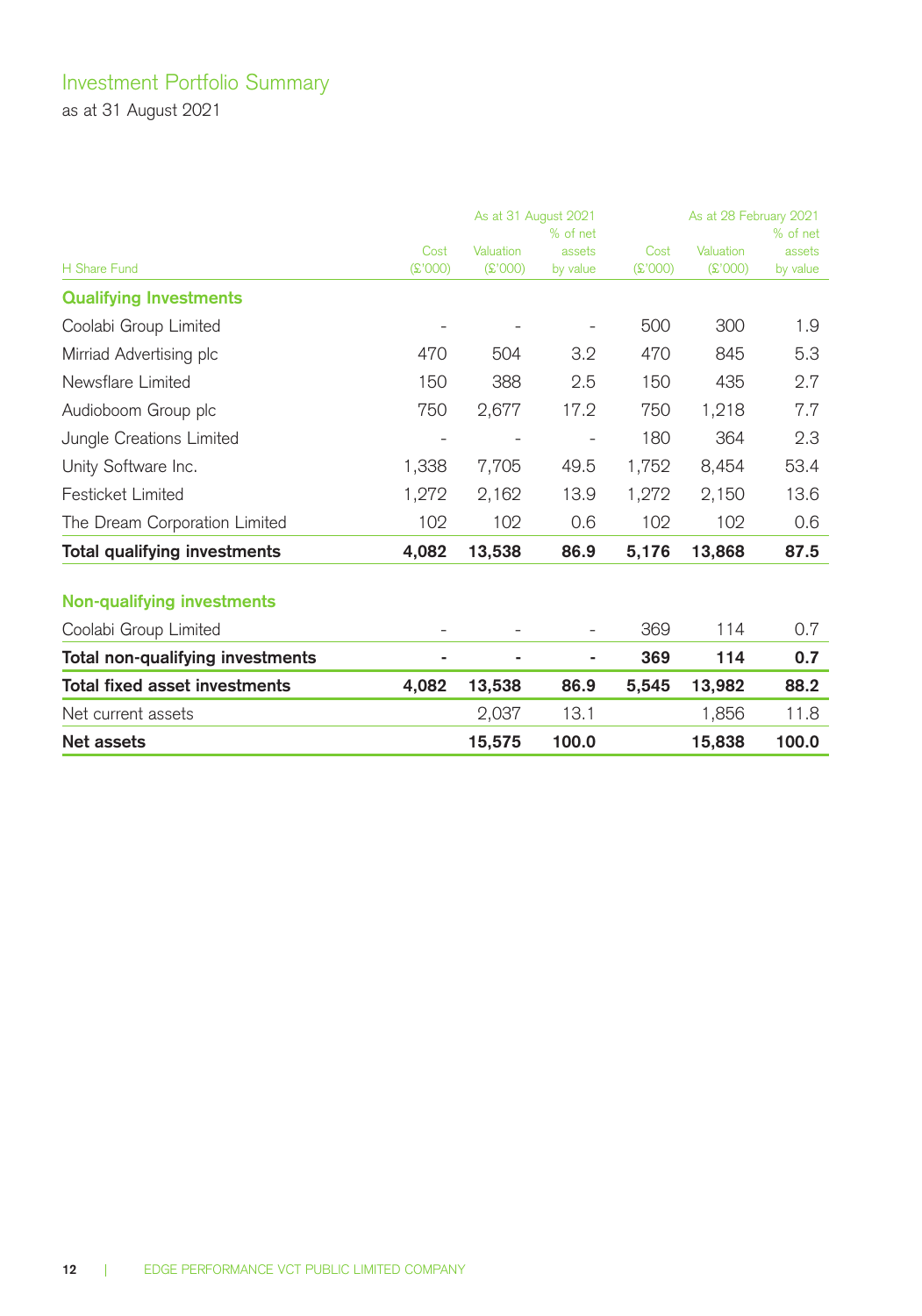|                                     |                          | As at 31 August 2021 | As at 28 February 2021   |            |           |          |
|-------------------------------------|--------------------------|----------------------|--------------------------|------------|-----------|----------|
|                                     |                          |                      | % of net                 |            |           | % of net |
|                                     | Cost                     | Valuation            | assets                   | Cost       | Valuation | Assets   |
| <b>Share Fund</b>                   | (000'3)                  | (000)                | by value                 | $($ £'000) | (000'3)   | by value |
| <b>Qualifying Investments</b>       |                          |                      |                          |            |           |          |
| Coolabi Group Limited               |                          |                      |                          | 14.888     | 7,218     | 83.6     |
| Mirriad Advertising plc             | $\overline{\phantom{0}}$ |                      |                          | 50         | 56        | 0.6      |
| <b>Total Qualifying Investments</b> | ۰                        |                      | ۰                        | 14,938     | 7,274     | 84.2     |
|                                     |                          |                      |                          |            |           |          |
| Non-qualifying investments          |                          |                      |                          |            |           |          |
| Coolabi Group Limited               | $\overline{\phantom{0}}$ |                      | $\overline{\phantom{a}}$ | 1,959      | 734       | 8.5      |
| Total non-qualifying investments    | ۰                        | ۰                    | ٠                        | 1,959      | 734       | 8.5      |
| Total fixed asset investments       | ۰                        |                      | ۰                        | 16,897     | 8,008     | 92.7     |
| Net current assets                  |                          | 2,507                | 100.0                    |            | 630       | 7.3      |
| Net assets                          |                          | 2,507                | 100.0                    |            | 8,638     | 100.0    |
|                                     |                          |                      |                          |            |           |          |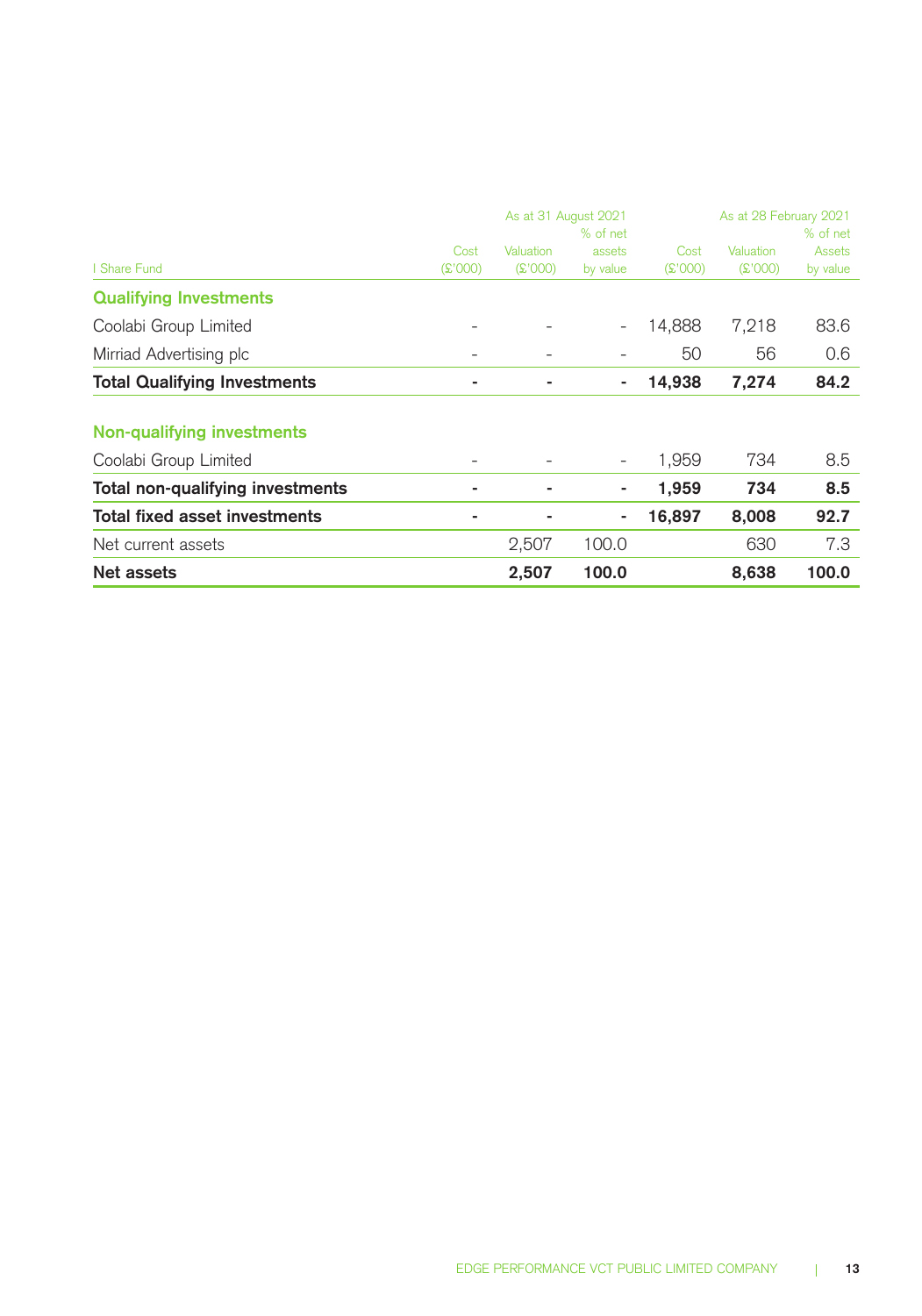We confirm that to the best of our knowledge:

- The condensed set of financial statements has been prepared in accordance with the statement "Halfyearly financial reports" issued by the UK Accounting Standards Board.
- The Chairman's Statement (constituting the interim management report) includes a fair review of the information required by rule 4.2.7R of the Disclosure Guidance and Transparency Rules, being an indication of important events that have occurred during the first six months of the financial year and their impact on the condensed set of financial statements.
- The "Statement of Principal Risks and Uncertainties" on page 15 is a fair review of the information required by rule 4.2.7R of the Disclosure Guidance and Transparency Rules, being a description of the principal risks and uncertainties for the remaining six months of the year.
- The financial statements include a fair review of the information required by rule 4.2.8R of the Disclosure Guidance and Transparency Rules, being related party transactions that have taken place in the first six months of the current financial year and that have materially affected the financial position or performance of the entity during that period; and any changes in the related party transactions described in the last annual report that could do so.

By Order of the Board

**The City Partnership (UK) Limited**  Company Secretary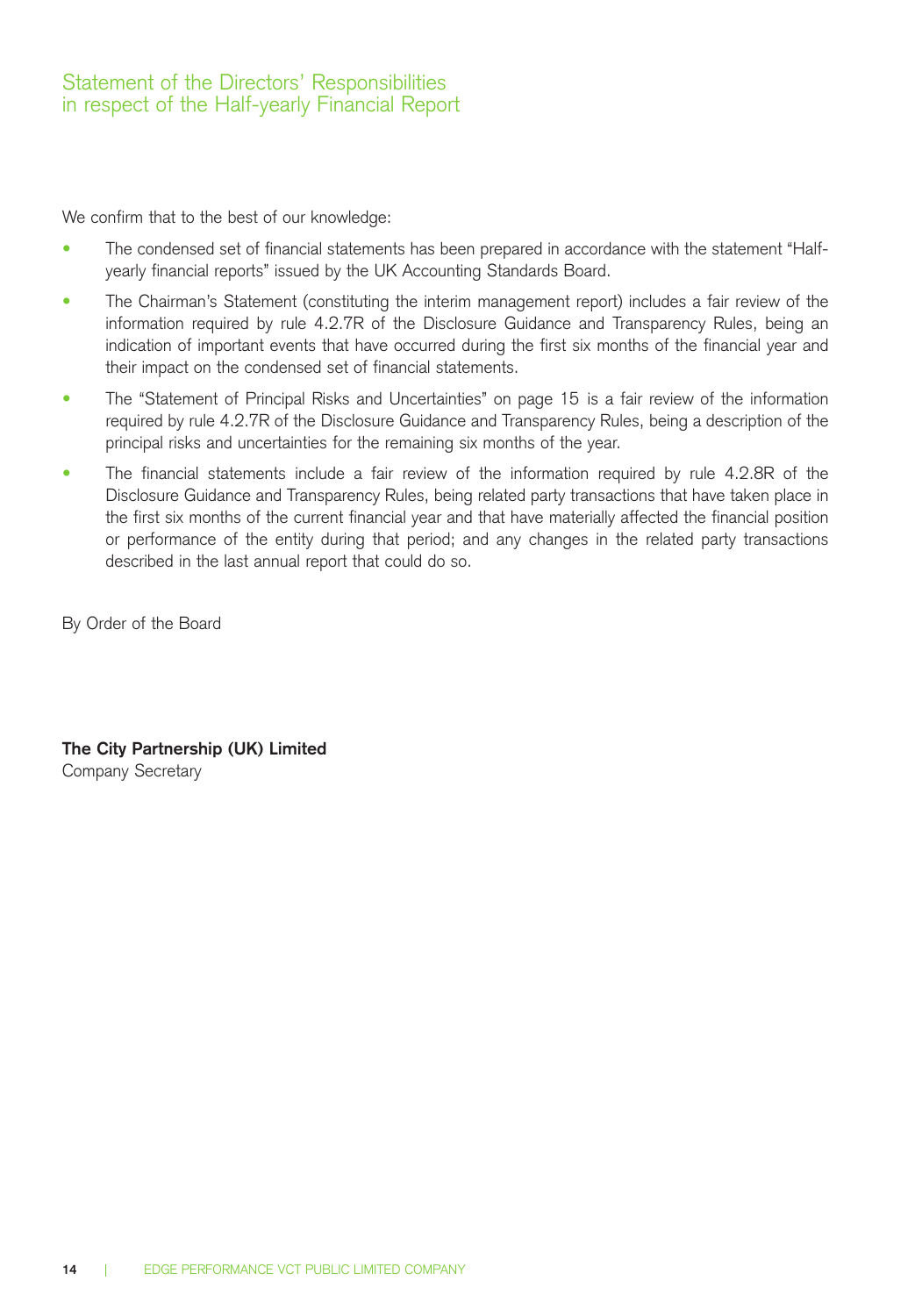The Company's assets consist of equities and fixed interest investments, cash and liquid resources.

Its principal risks are therefore market risk, interest rate risk, credit risk and liquidity risk. Other risks faced by the Company include economic, investment, financial and regulatory risks. These risks, and the way in which they are managed, are described in more detail in the Directors' Report, the Statement of Corporate Governance and Note 18 to the Financial Statements in the Company's Annual Report & Financial Statements for the Year Ended 28 February 2021. The Company's principal risks and uncertainties have not changed materially since the date of that report.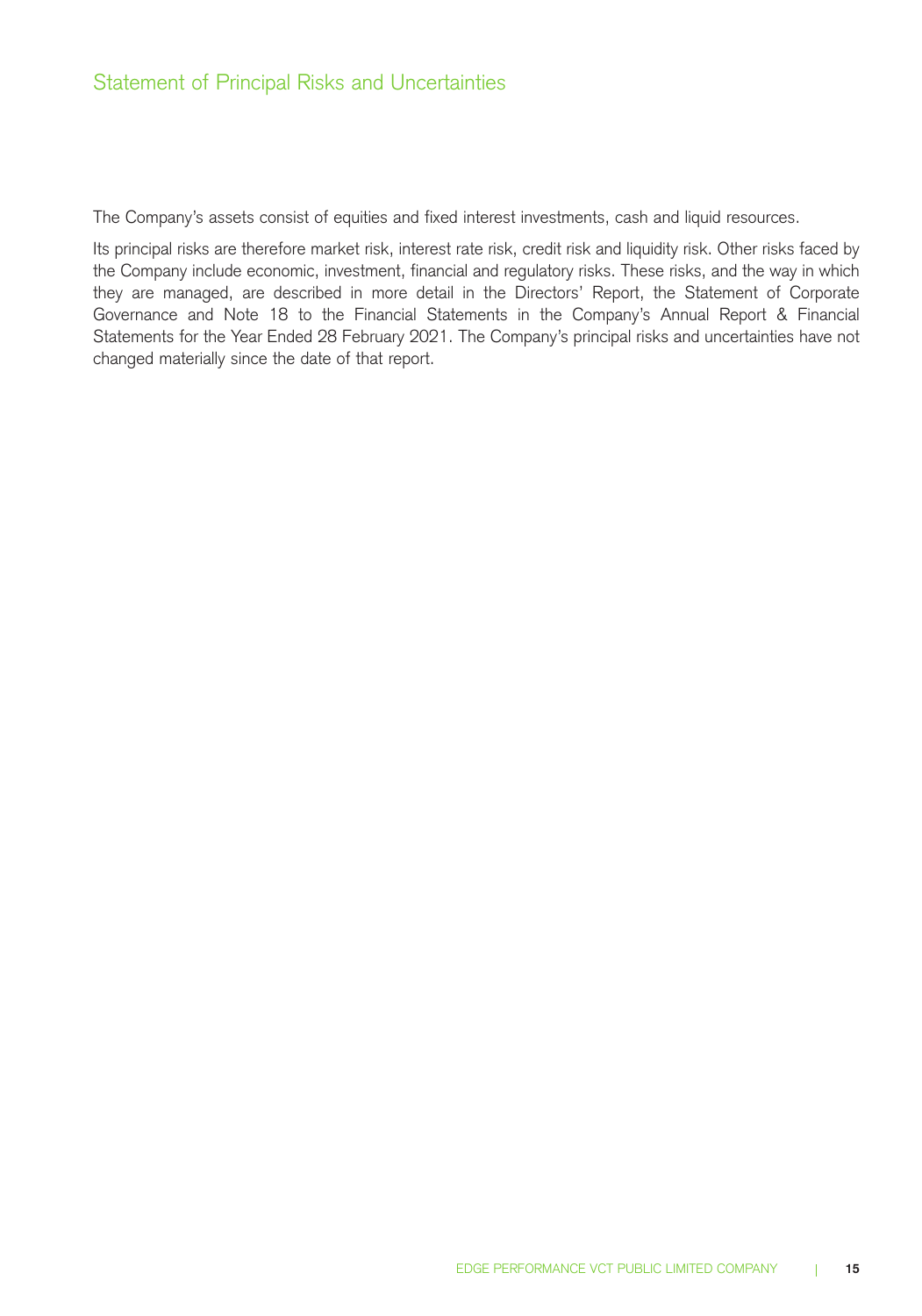### Statement of Comprehensive Income

for the six months ended 31 August 2021

|                                                                                          |                   | Six months ended<br>31 August 2021<br>(unaudited) |                 |                   |                                 | Six months ended<br>31 August 2020<br>(unaudited) | Year ended<br>28 February 2021<br>(audited) |                   |                |
|------------------------------------------------------------------------------------------|-------------------|---------------------------------------------------|-----------------|-------------------|---------------------------------|---------------------------------------------------|---------------------------------------------|-------------------|----------------|
|                                                                                          | Revenue<br>\$'000 | Capital<br>\$'000                                 | Total<br>\$'000 | Revenue<br>\$'000 | Capital<br>£'000                | Total<br>£'000                                    | Revenue<br>\$'000                           | Capital<br>\$'000 | Total<br>£'000 |
| Gains/(losses) on<br>valuation of investments<br>at fair value through<br>profit or loss |                   | 2,270                                             | 2,270           |                   |                                 | $(9,953)$ $(9,953)$                               |                                             | (2,606)           | (2,606)        |
| Income                                                                                   |                   |                                                   |                 | 135               |                                 | 135                                               | 235                                         |                   | 235            |
| Investment<br>Manager's fees                                                             | (44)              | (134)                                             | (178)           | (57)              | (172)                           | (229)                                             | (114)                                       | (344)             | (458)          |
| Other expenses                                                                           | (148)             |                                                   | (148)           | (410)             |                                 | (410)                                             | (727)                                       |                   | (727)          |
| VAT refund                                                                               | 194               |                                                   | 194             |                   |                                 |                                                   |                                             |                   |                |
| Return before tax                                                                        | 2                 | 2,136                                             | 2,138           |                   | $(332)$ $(10, 125)$ $(10, 457)$ |                                                   | (606)                                       | (2,950)           | (3,556)        |
| Tax                                                                                      |                   |                                                   |                 |                   |                                 |                                                   |                                             |                   |                |
| <b>Return for</b><br>the period                                                          | $\mathbf{2}$      | 2,136                                             | 2,138           |                   | $(332)$ $(10, 125)$ $(10, 457)$ |                                                   | (606)                                       | (2,950)           | (3,556)        |
| Other comprehensive<br>income                                                            |                   |                                                   |                 |                   |                                 |                                                   |                                             |                   |                |
| <b>Total comprehensive</b><br>income attributable<br>to equity shareholders              | 2                 | 2,136                                             | 2,138           |                   | $(332)$ $(10, 125)$ $(10, 457)$ |                                                   | (606)                                       | (2,950)           | (3,556)        |

The total column of this statement represents the profit and loss account of the Company. All revenue and capital items in the above statement derive from continuing operations. The Company has only one class of business and derives its income from investments made in shares, securities and bank deposits. The Company has no gains and losses other than those recognised in the income statement above and has not therefore prepared a separate statement of total recognised gains and losses.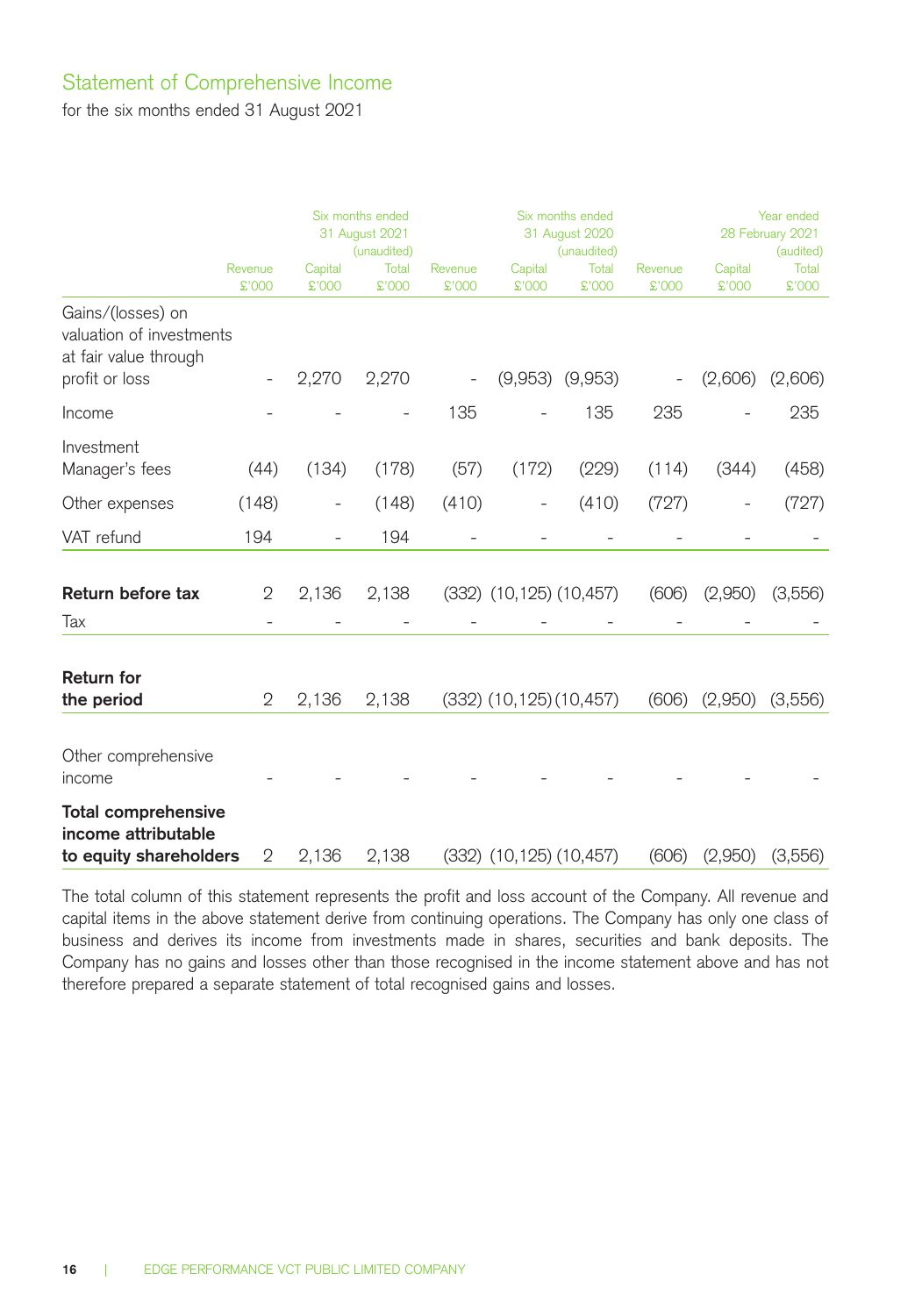## Statement of Comprehensive Income Non-Statutory Analysis (unaudited) between the H and I Share Funds

for the six months ended 31 August 2021

|                                                                                       |                   | <b>H</b> Share Fund |                 |                   |                          |                |
|---------------------------------------------------------------------------------------|-------------------|---------------------|-----------------|-------------------|--------------------------|----------------|
|                                                                                       | Revenue<br>\$'000 | Capital<br>\$'000   | Total<br>\$'000 | Revenue<br>\$'000 | Capital<br>\$'000        | Total<br>£'000 |
| Gains/(losses) on valuation<br>of investments at fair value<br>through profit or loss | $\overline{a}$    | 2,293               | 2,293           | -                 | (23)                     | (23)           |
| Income                                                                                |                   |                     |                 | $\overline{a}$    |                          |                |
| Investment Manager's fees                                                             | (44)              | (134)               | (178)           |                   |                          |                |
| Other expenses                                                                        | (97)              |                     | (97)            | (51)              | $\overline{a}$           | (51)           |
| VAT refund                                                                            | 38                | $\overline{a}$      | 38              | 156               | $\overline{\phantom{0}}$ | 156            |
| Return before tax                                                                     | (103)             | 2,159               | 2,056           | 105               | (23)                     | 82             |
| Tax                                                                                   |                   |                     |                 |                   |                          |                |
| <b>Return for</b><br>the period                                                       | (103)             | 2,159               | 2,056           | 105               | (23)                     | 82             |
| Other comprehensive income                                                            |                   |                     |                 |                   |                          |                |
| <b>Total comprehensive</b><br>income attributable                                     |                   |                     |                 |                   |                          |                |
| to equity shareholders                                                                | (103)             | 2,159               | 2,056           | 105               | (23)                     | 82             |
| Return per share (p)                                                                  | (0.89)            | 18.62               | 17.73           | 0.14              | (0.03)                   | 0.11           |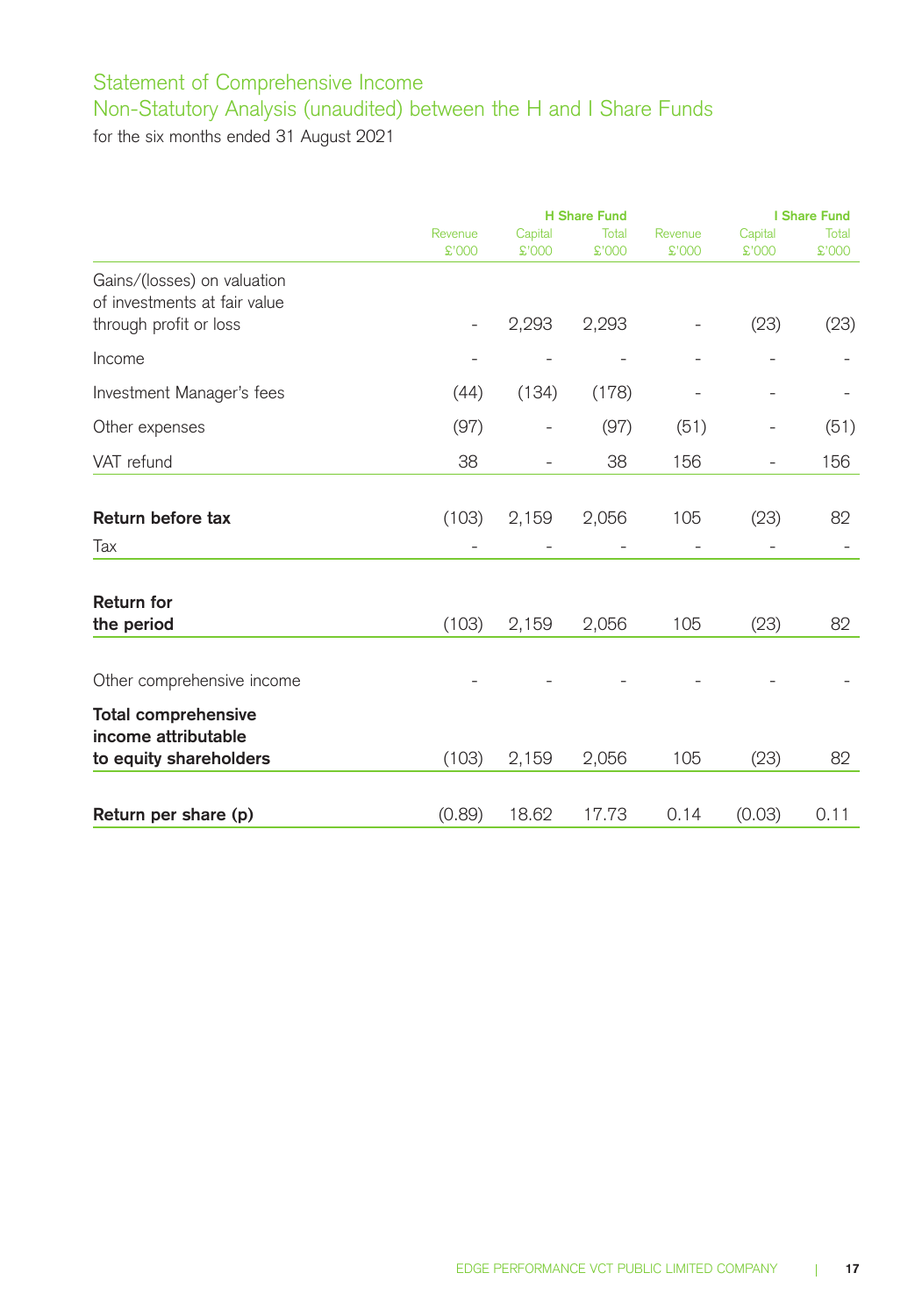## Statement of Comprehensive Income Non-Statutory Analysis (unaudited) between the H and I Share Funds

for the six months ended 31 August 2020

|                                                        |                          | <b>H</b> Share Fund      |                |                   |                   | I Share Fund   |  |  |
|--------------------------------------------------------|--------------------------|--------------------------|----------------|-------------------|-------------------|----------------|--|--|
|                                                        | Revenue<br>\$'000        | Capital<br>\$'000        | Total<br>£'000 | Revenue<br>\$'000 | Capital<br>\$'000 | Total<br>£'000 |  |  |
| Losses on valuation                                    |                          |                          |                |                   |                   |                |  |  |
| of investments at fair<br>value through profit or loss | $\overline{\phantom{a}}$ | (591)                    | (591)          |                   | (9,362)           | (9,362)        |  |  |
| Income                                                 | 69                       |                          | 69             | 66                |                   | 66             |  |  |
| Investment Manager's fees                              | (18)                     | (50)                     | (68)           | (39)              | (122)             | (161)          |  |  |
| Other expenses                                         | (134)                    | $\overline{\phantom{a}}$ | (134)          | (276)             |                   | (276)          |  |  |
| Return before tax                                      | (83)                     | (641)                    | (724)          | (249)             | (9,484)           | (9,733)        |  |  |
| Tax                                                    |                          |                          |                |                   |                   |                |  |  |
| Return for the<br>period                               | (83)                     | (641)                    | (724)          | (249)             | (9,484)           | (9,733)        |  |  |
| Other comprehensive income                             |                          |                          |                |                   |                   |                |  |  |
| <b>Total comprehensive</b><br>income attributable      |                          |                          |                |                   |                   |                |  |  |
| to equity shareholders                                 | (83)                     | (641)                    | (724)          | (249)             | (9,484)           | (9,733)        |  |  |
| Return per share (p)                                   | (0.72)                   | (5.53)                   | (6.25)         | (0.35)            | (12.98)           | (13.33)        |  |  |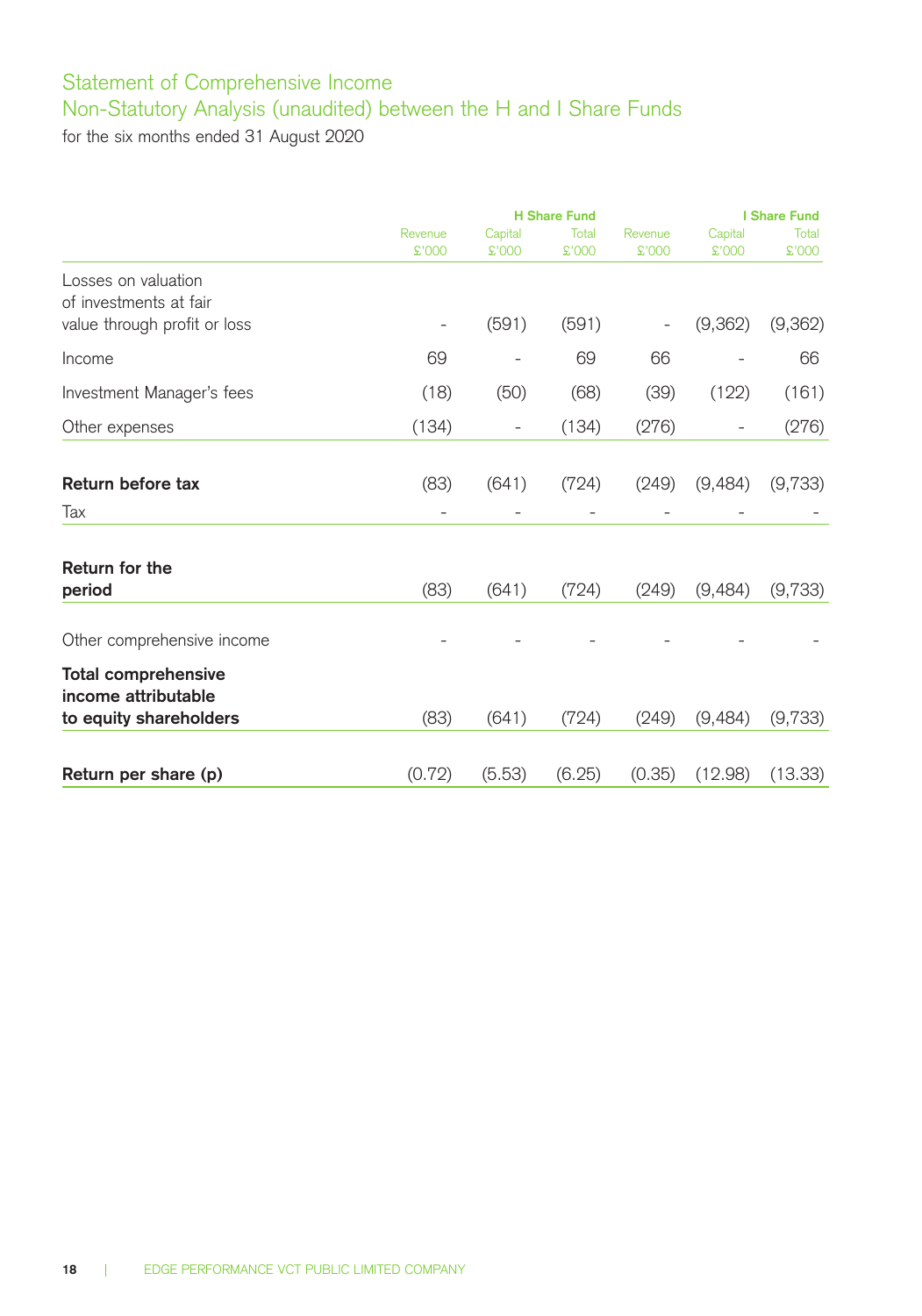# Statement of Comprehensive Income Non-Statutory Analysis (unaudited) between the H and I Share Funds

for the year ended 28 February 2021

|                              |                | <b>H</b> Share Fund      |        |         |                               | I Share Fund |  |  |
|------------------------------|----------------|--------------------------|--------|---------|-------------------------------|--------------|--|--|
|                              | Revenue        | Capital                  | Total  | Revenue | Capital                       | Total        |  |  |
|                              | \$'000         | \$'000                   | \$'000 | \$'000  | \$'000                        | <b>COO'2</b> |  |  |
| Gains/(losses) on valuation  |                |                          |        |         |                               |              |  |  |
| of investments at fair value |                |                          |        |         |                               |              |  |  |
| through profit or loss       | $\overline{a}$ | 8,219                    | 8,219  |         | $(10,825)$ $(10,825)$         |              |  |  |
|                              |                |                          |        |         |                               |              |  |  |
| Income                       | 107            |                          | 107    | 128     |                               | 128          |  |  |
| Investment Manager's fees    | (33)           | (100)                    | (133)  | (81)    | (244)                         | (325)        |  |  |
| Other expenses               | (317)          | $\overline{\phantom{a}}$ | (317)  | (410)   | $\overline{\phantom{0}}$      | (410)        |  |  |
|                              |                |                          |        |         |                               |              |  |  |
| Return before tax            | (243)          | 8,119                    | 7,876  |         | $(363)$ $(11,069)$ $(11,432)$ |              |  |  |
| Tax                          |                |                          |        |         |                               |              |  |  |
|                              |                |                          |        |         |                               |              |  |  |
| Return for the               |                |                          |        |         |                               |              |  |  |
| financial year               | (243)          | 8,119                    | 7,876  |         | $(363)$ $(11,069)$ $(11,432)$ |              |  |  |
| Other comprehensive income   |                |                          |        |         |                               |              |  |  |
|                              |                |                          |        |         |                               |              |  |  |
| <b>Total comprehensive</b>   |                |                          |        |         |                               |              |  |  |
| income attributable          |                |                          |        |         |                               |              |  |  |
| to equity shareholders       | (243)          | 8,119                    | 7,876  |         | $(363)$ $(11,069)$ $(11,432)$ |              |  |  |
|                              |                |                          |        |         |                               |              |  |  |
| Return per share (p)         | (2.11)         | 70.04                    | 67.93  | (0.51)  | (15.14)                       | (15.65)      |  |  |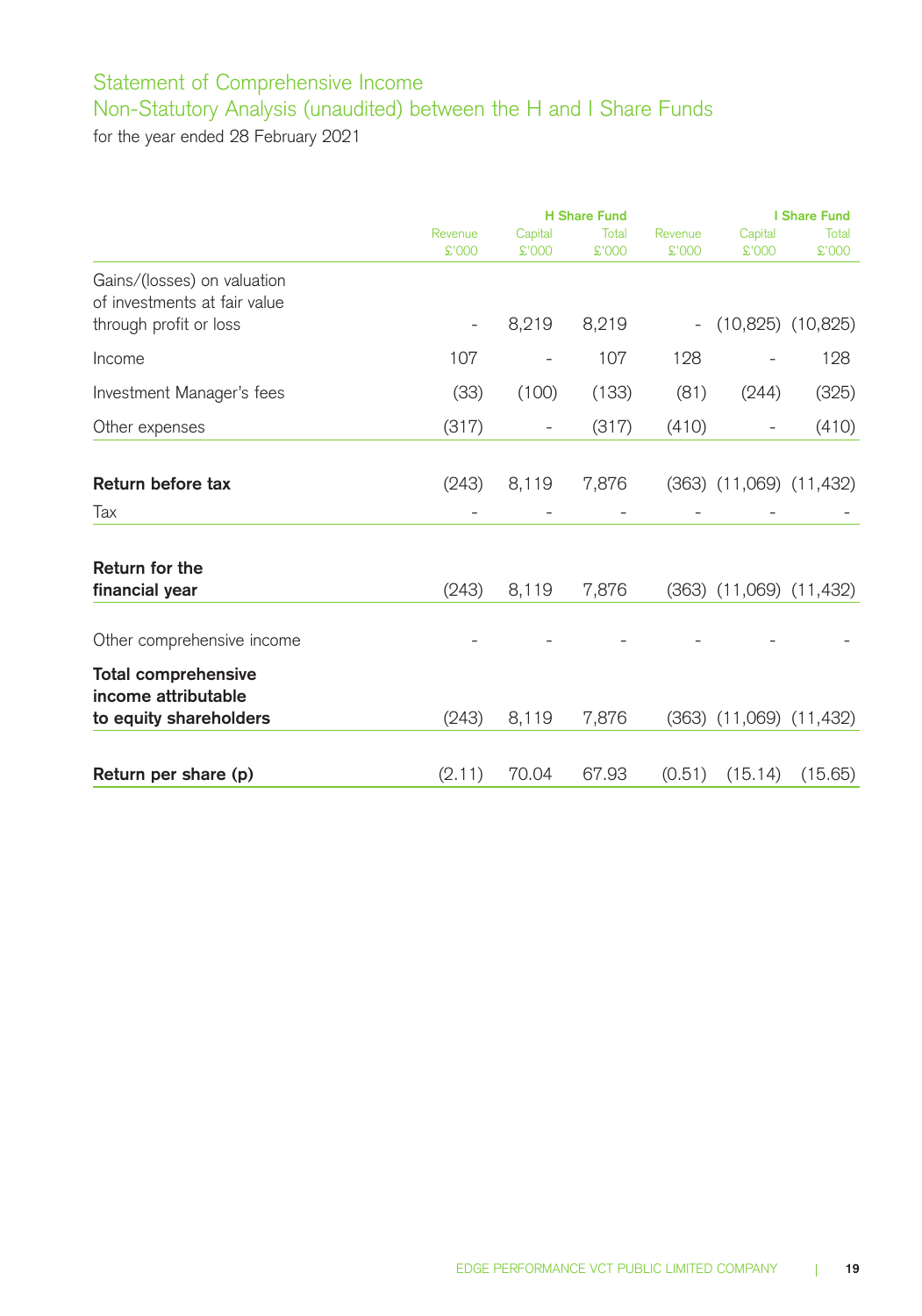## Balance Sheet

as at 31 August 2021

|                                                | As at               | As at               | As at             |
|------------------------------------------------|---------------------|---------------------|-------------------|
|                                                | 31 August           | 31 August           | 28 February       |
|                                                | 2021<br>(unaudited) | 2020<br>(unaudited) | 2021<br>(audited) |
|                                                | \$'000              | \$'000              | £'000             |
| <b>Fixed assets</b>                            |                     |                     |                   |
| Investments                                    | 13,538              | 14,543              | 21,990            |
| <b>Current assets</b>                          |                     |                     |                   |
| Debtors                                        | 1,111               | 1,054               | 729               |
| Bank deposits                                  | 2,953               | 2,353               | 1,753             |
| Cash at bank                                   | 530                 | 107                 | 58                |
|                                                | 4,594               | 3,514               | 2,540             |
| Creditors: amounts falling due within one year | (50)                | (18)                | (54)              |
|                                                |                     |                     |                   |
| Net current assets                             | 4,544               | 3,496               | 2,486             |
| Net assets                                     | 18,082              | 18,039              | 24,476            |
| <b>Capital and reserves</b>                    |                     |                     |                   |
| Called up share capital                        | 8,470               | 8,470               | 8,470             |
| Share premium account                          | 3,319               | 3,319               | 3,319             |
| Special reserve                                | 35,769              | 44,765              | 44,301            |
| Capital redemption reserve                     | 4,115               | 4,115               | 4,115             |
| Capital reserve - realised                     | (47, 587)           | (30, 765)           | (33,031)          |
| Capital reserve - unrealised                   | 9,085               | (17, 048)           | (7,607)           |
| Revenue reserve                                | 4,911               | 5,183               | 4,909             |
|                                                |                     |                     |                   |
| Equity shareholders' funds                     | 18,082              | 18,039              | 24,476            |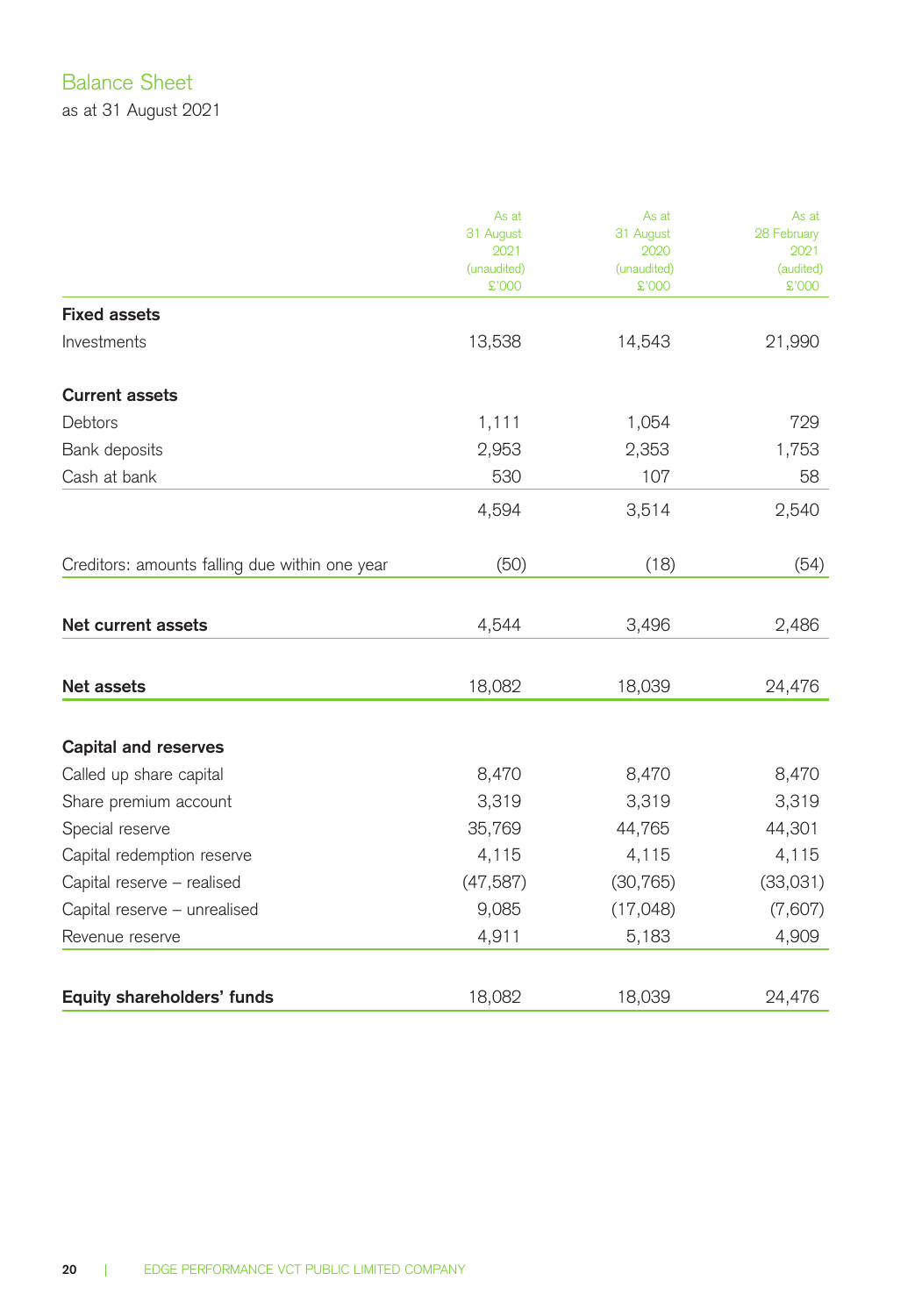## Non-Statutory Analysis (unaudited) between the H and I Share Funds Balance Sheet as at 31 August 2021

|                                                | Н             | п             |
|------------------------------------------------|---------------|---------------|
|                                                | Share         | Share         |
|                                                | Fund<br>£'000 | Fund<br>£'000 |
| <b>Fixed assets</b>                            |               |               |
| Investments                                    | 13,538        |               |
| <b>Current assets</b>                          |               |               |
| Debtors                                        | 920           | 191           |
| Bank deposits                                  | 594           | 2,359         |
| Cash at bank                                   | 440           | 90            |
|                                                | 1,954         | 2,640         |
| Creditors: amounts falling due within one year | 83            | (133)         |
|                                                |               |               |
| <b>Net current assets</b>                      | 2,037         | 2,507         |
|                                                |               |               |
| Net assets                                     | 15,575        | 2,507         |
|                                                |               |               |
| <b>Capital and reserves</b>                    |               |               |
| Called up share capital                        | 1,160         | 7,310         |
| Share premium account                          | 3,259         | 60            |
| Special reserve                                | 1,139         | 34,630        |
| Capital redemption reserve                     |               | 4,115         |
| Capital reserve - realised                     | 1,738         | (49, 325)     |
| Capital reserve - unrealised                   | 9,085         |               |
| Revenue reserve                                | (806)         | 5,717         |
| Equity shareholders' funds                     | 15,575        | 2,507         |
|                                                |               |               |
| Net asset value per share (p)                  | 134.35        | 3.43          |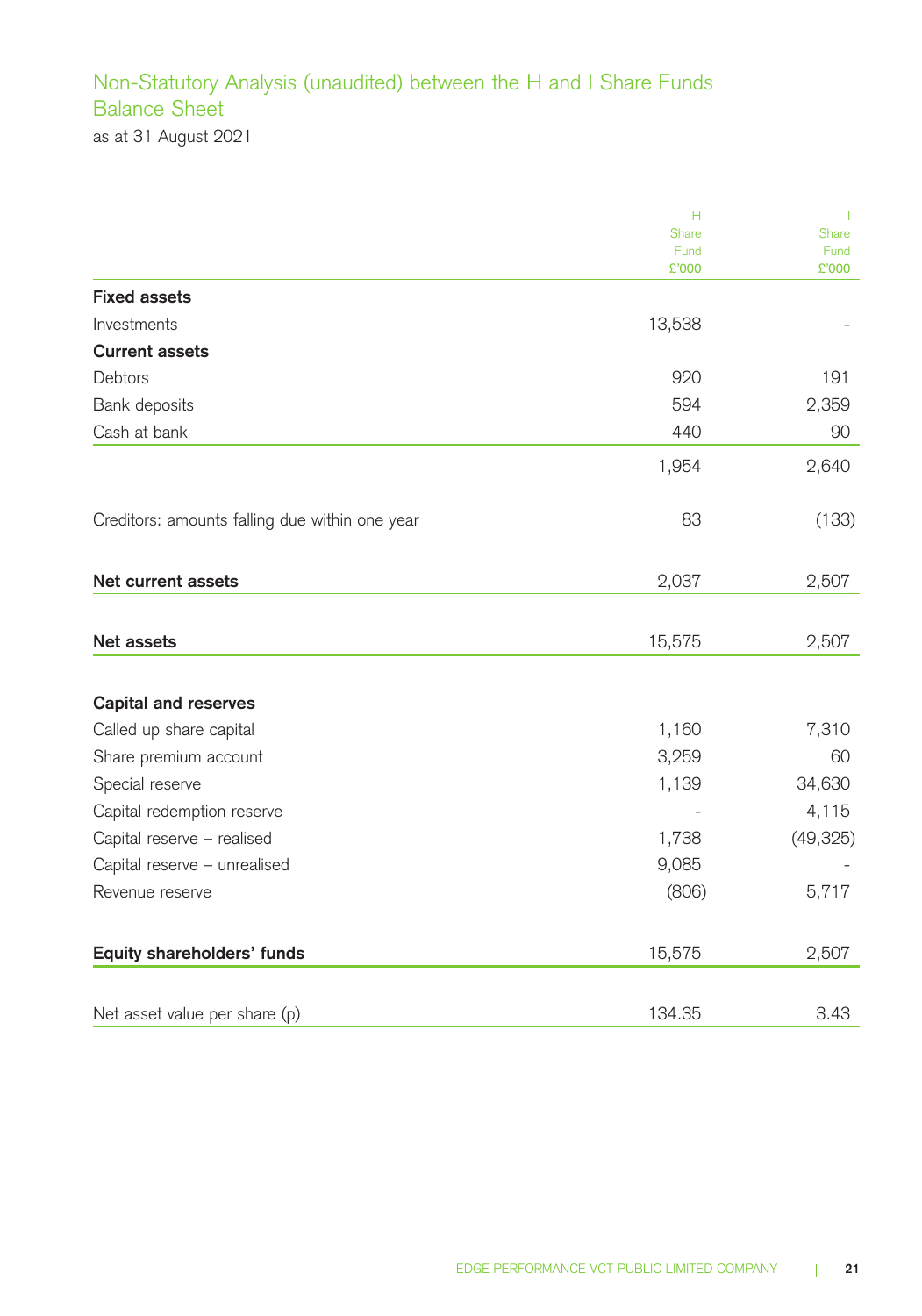## Non-Statutory Analysis (unaudited) between the H and I Share Funds Balance Sheet as at 31 August 2020

|                                                | н             |               |
|------------------------------------------------|---------------|---------------|
|                                                | Share<br>Fund | Share<br>Fund |
|                                                | \$'000        | \$'000        |
| <b>Fixed assets</b>                            |               |               |
| Investments                                    | 5,140         | 9,403         |
| <b>Current assets</b>                          |               |               |
| Debtors                                        | 739           | 315           |
| Bank deposits                                  | 247           | 2,105         |
| Cash at bank                                   | 1,462         | (1, 354)      |
|                                                | 2,448         | 1,066         |
| Creditors: amounts falling due within one year | 114           | (132)         |
|                                                |               |               |
| Net current assets                             | 2,562         | 934           |
| Net assets                                     | 7,702         | 10,337        |
| <b>Capital and reserves</b>                    |               |               |
| Called up share capital                        | 1,160         | 7,310         |
| Share premium account                          | 3,259         | 60            |
| Special reserve                                | 3,922         | 40,843        |
| Capital redemption reserve                     |               | 4,115         |
| Capital reserve - realised                     | 737           | (31,502)      |
| Capital reserve - unrealised                   | (833)         | (16, 215)     |
| Revenue reserve                                | (543)         | 5,726         |
| Equity shareholders' funds                     | 7,702         | 10,337        |
| Net asset value per share (p)                  | 66.44         | 14.14         |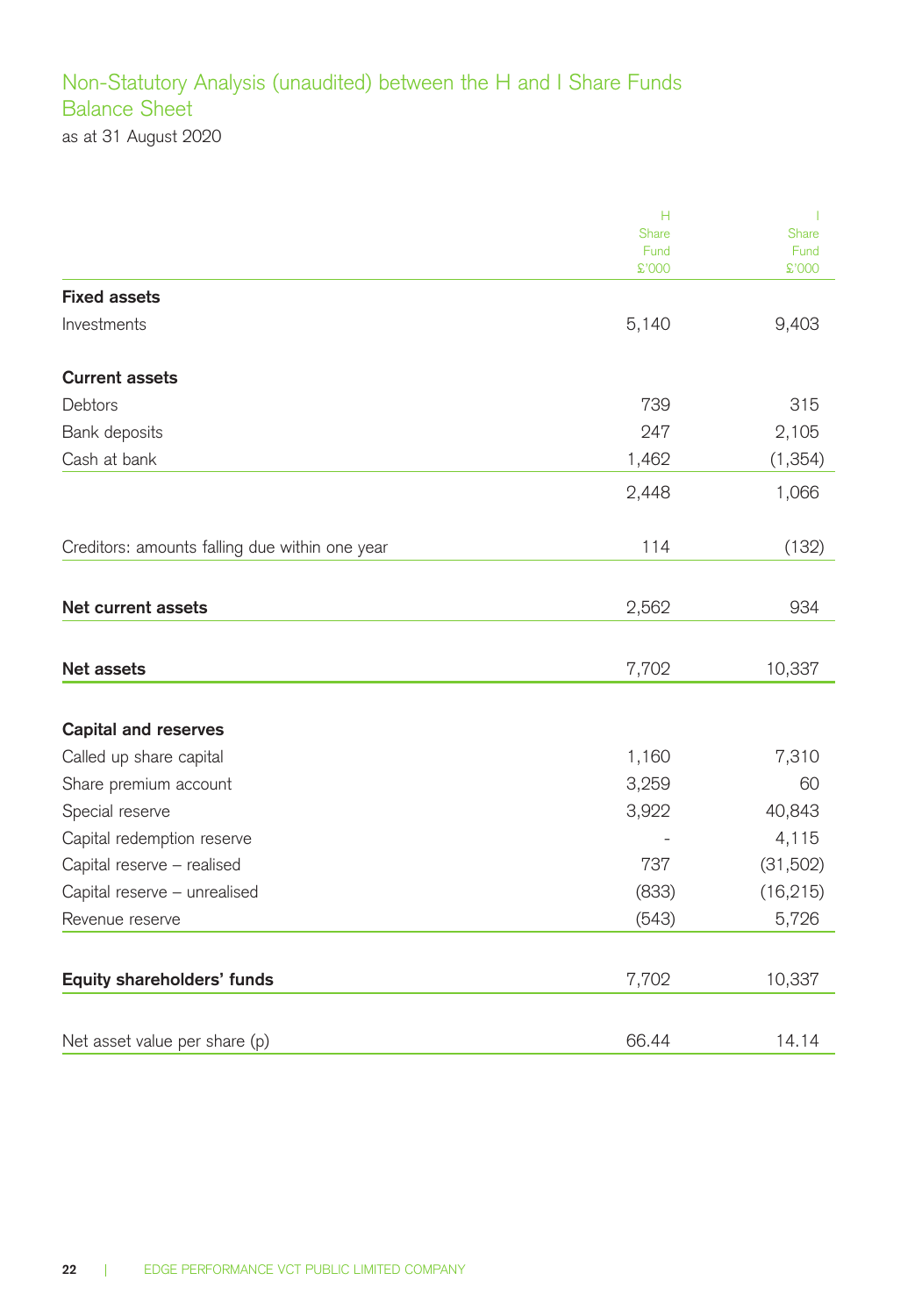## Non-Statutory Analysis (unaudited) between the H and I Share Funds Balance Sheet as at 28 February 2021

|                                                | н             | т                    |
|------------------------------------------------|---------------|----------------------|
|                                                | Share         | Share                |
|                                                | Fund<br>£'000 | Fund<br><b>COO'2</b> |
| <b>Fixed assets</b>                            |               |                      |
| Investments                                    | 13,982        | 8,008                |
| <b>Current assets</b>                          |               |                      |
| <b>Debtors</b>                                 | 726           | 3                    |
| Bank deposits                                  | (561)         | 2,314                |
| Cash at bank                                   | 1,602         | (1, 544)             |
|                                                | 1,767         | 773                  |
| Creditors: amounts falling due within one year | 89            | (143)                |
|                                                |               |                      |
| Net current assets                             | 1,856         | 630                  |
| Net assets                                     | 15,838        | 8,638                |
| <b>Capital and reserves</b>                    |               |                      |
| Called up share capital                        | 1,160         | 7,310                |
| Share premium account                          | 3,259         | 60                   |
| Special reserve                                | 3,458         | 40,843               |
| Capital redemption reserve                     |               | 4,115                |
| Capital reserve - realised                     | 598           | (33,629)             |
| Capital reserve - unrealised                   | 8,066         | (15,673)             |
| Revenue reserve                                | (703)         | 5,612                |
| Equity shareholders' funds                     | 15,838        | 8,638                |
| Net asset value per share (p)                  | 136.62        | 11.82                |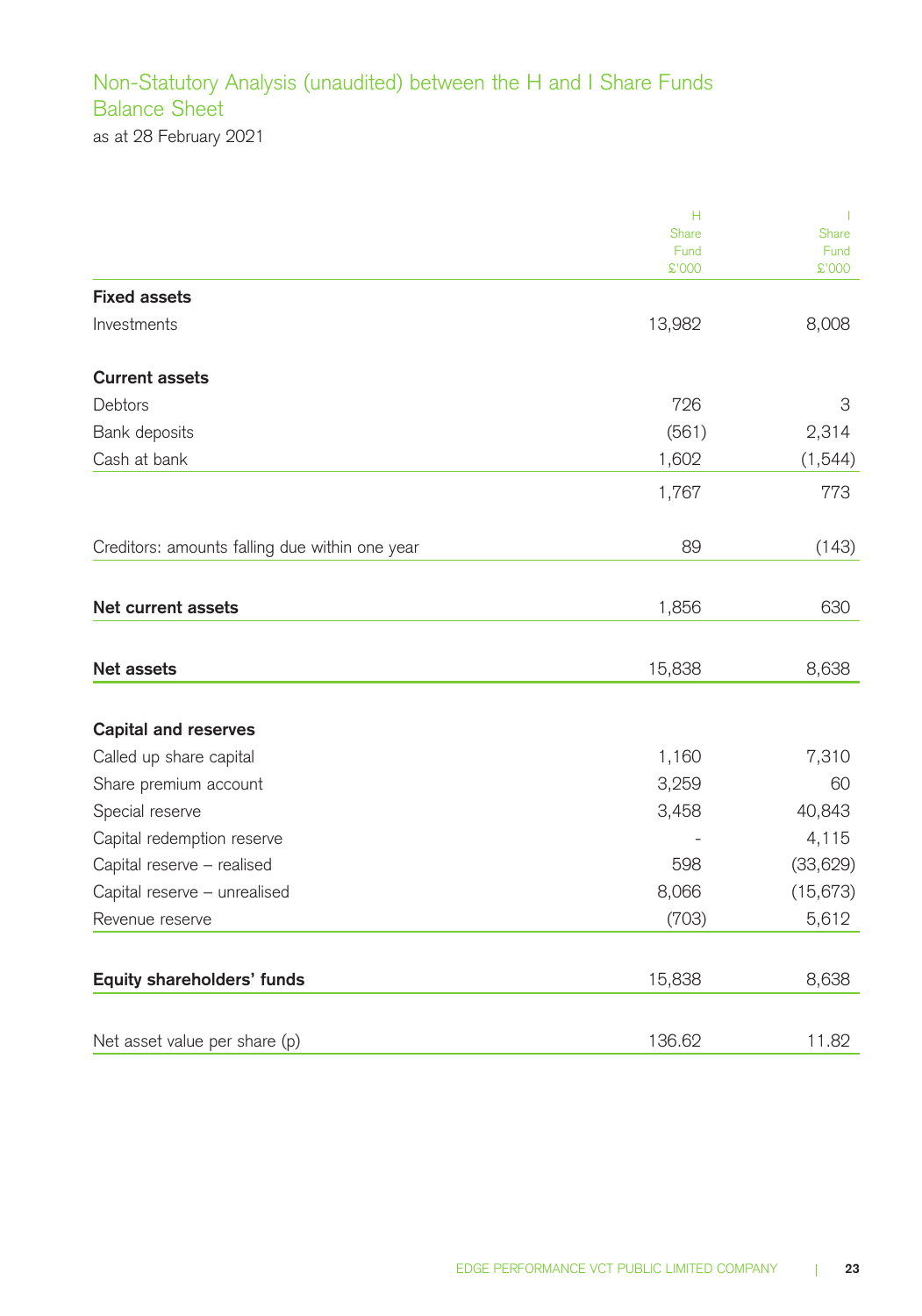## Statement of Changes in Equity

for the six months ended 31 August 2021

|                                              | Share<br>capital<br>\$'000 | Share<br>premium<br>\$'000 | Special<br>reserve<br>\$'000 | Capital<br>redemption<br>reserve<br>\$'000 | Capital<br>reserve<br>(realised)<br>\$.000 | Capital<br>reserve<br>(unrealised)<br>\$'000 | Revenue<br>reserves<br>\$'000 | Total<br>\$'000 |
|----------------------------------------------|----------------------------|----------------------------|------------------------------|--------------------------------------------|--------------------------------------------|----------------------------------------------|-------------------------------|-----------------|
| At 1 March 2021                              | 8.470                      | 3.319                      | 44.301                       | 4.115                                      | (33,031)                                   | (7,607)                                      | 4.909                         | 24.476          |
| Dividends paid                               |                            | -                          | (8,532)                      |                                            |                                            |                                              | $\overline{\phantom{0}}$      | (8,532)         |
| Total comprehensive<br>income for the period |                            |                            |                              | $\sim$                                     | (14,556)                                   | 16.692                                       | 2                             | 2,138           |
| At 31 August 2021                            | 8.470                      | 3.319                      | 35,769                       | 4.115                                      | (47, 587)                                  | 9.085                                        | 4.911                         | 18.082          |

## Statement of Changes in Equity

for the six months ended 31 August 2020

|                                      | Share<br>capital<br>£'000 | Share<br>premium<br>\$'000 | Special<br>reserve<br>\$'000 | Capital<br>redemption<br>reserve<br>\$'000 | Capital<br>reserve<br>(realised)<br>\$.000 | Capital<br>reserve<br>(unrealised)<br>\$'000 | Revenue<br>reserves<br>\$'000 | Total<br>\$'000 |
|--------------------------------------|---------------------------|----------------------------|------------------------------|--------------------------------------------|--------------------------------------------|----------------------------------------------|-------------------------------|-----------------|
| At 1 March 2020                      | 8.470                     | 3.330                      | 44.765                       | 4.115                                      | (30,543)                                   | (7, 145)                                     | 5,515                         | 28.507          |
| Unpaid share capital                 | $\overline{\phantom{0}}$  | (11)                       |                              |                                            |                                            |                                              |                               | (11)            |
| Comprehensive income<br>for the year |                           |                            |                              | $\overline{\phantom{0}}$                   | (172)                                      | (9,953)                                      | (332)                         | (10, 457)       |
| At 31 August 2020                    | 8.470                     | 3.319                      | 44.765                       | 4.115                                      | (30,715)                                   | (17.098)                                     | 5.183                         | 18.039          |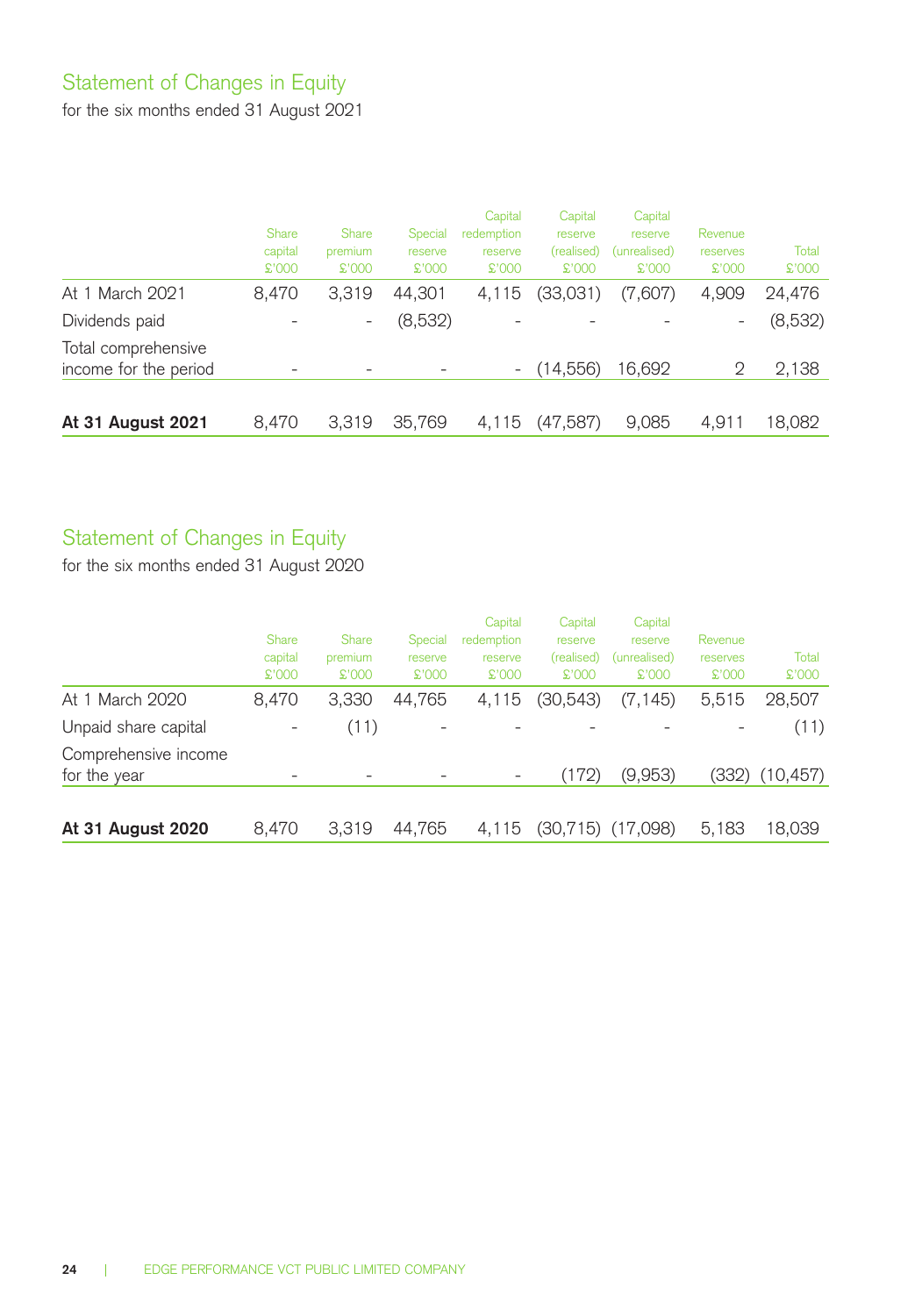## Statement of Changes in Equity

for the 12 months ended 28 February 2021

|                                            | Share<br>capital<br>\$'000 | Share<br>premium<br>\$'000 | Special<br>reserve<br>\$'000 | Capital<br>redemption<br>reserve<br>\$'000 | Capital<br>reserve<br>(realised)<br>\$.000 | Capital<br>reserve<br>(unrealised)<br>\$'000 | Revenue<br>reserves<br>\$'000 | Total<br>\$'000 |
|--------------------------------------------|----------------------------|----------------------------|------------------------------|--------------------------------------------|--------------------------------------------|----------------------------------------------|-------------------------------|-----------------|
| At 1 March 2020                            | 8.470                      | 3.330                      | 44.765                       | 4.115                                      | (30,543)                                   | (7, 145)                                     | 5,515                         | 28,507          |
| Unpaid share capital                       | -                          | (11)                       |                              |                                            |                                            |                                              |                               | (11)            |
| Dividends paid                             |                            | $\overline{\phantom{0}}$   | (464)                        | $\overline{\phantom{0}}$                   |                                            |                                              | $\overline{\phantom{a}}$      | (464)           |
| Total comprehensive<br>income for the year |                            |                            |                              | $\overline{\phantom{0}}$                   | (2,488)                                    | (462)                                        | (606)                         | (3,556)         |
| At 28 February 2021                        | 8.470                      | 3,319                      | 44,301                       | 4.115                                      | (33,031)                                   | (7.607)                                      | 4.909                         | 24,476          |

Distributable reserves comprise: the special reserve; the revenue reserve; and capital reserves attributable to realised profits.

Called up equity share capital represents the nominal value of shares that have been issued. The share premium account includes any premiums received on issue of share capital. Any transaction costs associated with the issuing of shares are deducted from share premium. The special reserve was created on cancellation in the period down to September 2013 of the share premium account in respect of shares issued and is primarily used for the distribution of dividends. The capital redemption reserve maintains the equity share capital of the Company and represents the nominal value of shares repurchased and cancelled. It cannot be used to fund share repurchases and it is not distributable by way of dividend.

All investments are held at fair value through profit or loss. When the Company revalues the investments still held during the period, any gains or losses arising are credited/charged to the capital reserve. When an investment is sold any balance held on the capital reserve (unrealised) is transferred to the capital reserve (realised).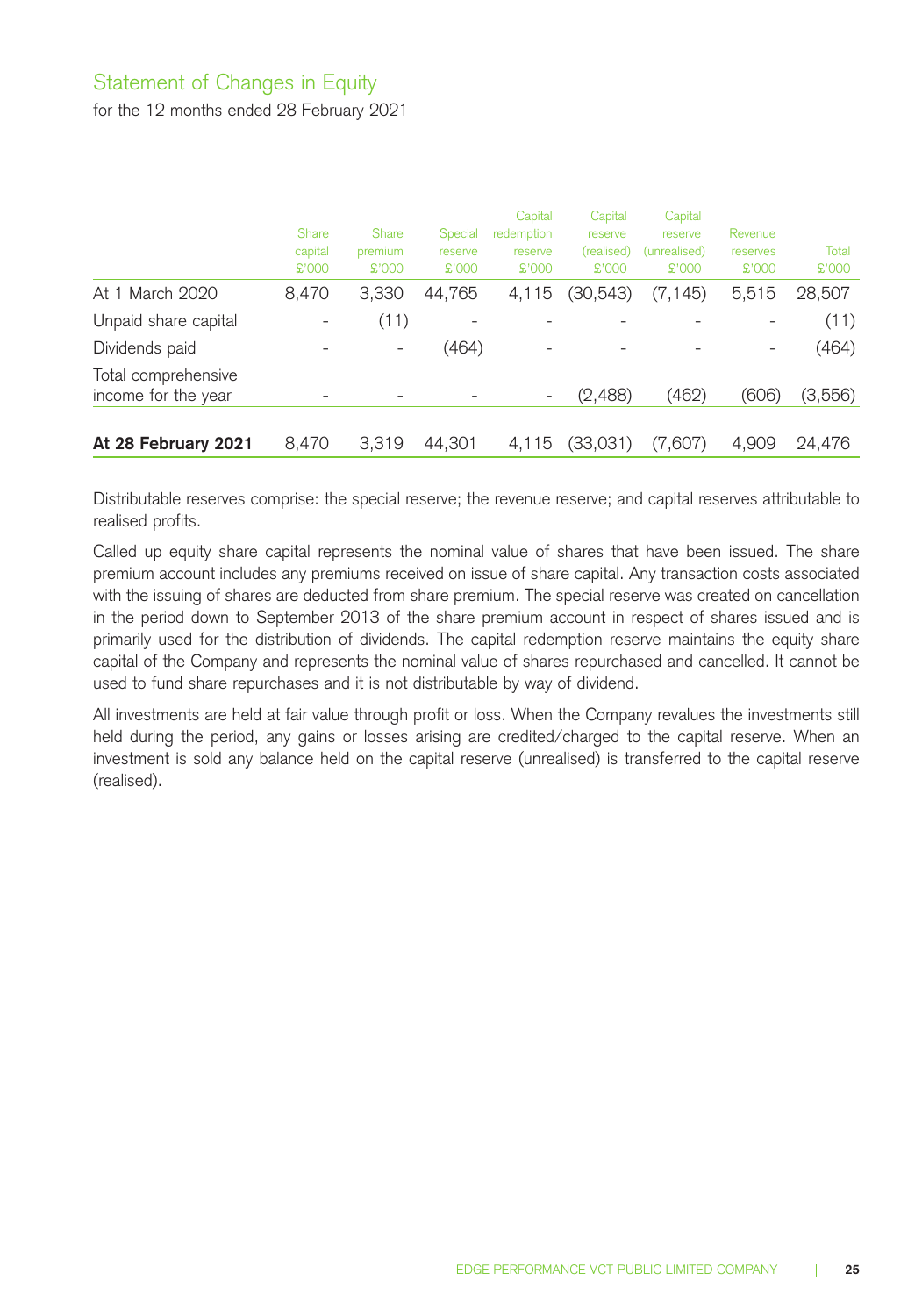## Statement of Cash Flows

for the six month period ended 31 August 2021

|                                                                                |         | Period ended<br>31 August<br>2021 |           | Period ended<br>31 August<br>2020 |         | Year ended<br>28 February<br>2021 |  |
|--------------------------------------------------------------------------------|---------|-----------------------------------|-----------|-----------------------------------|---------|-----------------------------------|--|
|                                                                                | £'000   | £'000                             | 000'3     | £'000                             | \$'000  | 000'2                             |  |
| Cash flows from operating activities                                           |         |                                   |           |                                   |         |                                   |  |
| Profit/(loss) for the period                                                   | 2,138   |                                   | (10, 457) |                                   | (3,556) |                                   |  |
| Adjustments for:                                                               |         |                                   |           |                                   |         |                                   |  |
| (Gains)/losses on investments held at<br>fair value through the profit or loss | (2,270) |                                   | 9,953     |                                   | 2,606   |                                   |  |
| Accrued income                                                                 |         |                                   | (133)     |                                   | (233)   |                                   |  |
| (Increase)/decrease in other debtors<br>and prepayments                        | (461)   |                                   | (413)     |                                   |         |                                   |  |
| Decrease in other creditors and<br>accruals                                    | (5)     |                                   | (82)      |                                   | (46)    |                                   |  |
| Cash generated from<br>operating activities                                    |         | (598)                             |           | (1, 132)                          |         | (1,229)                           |  |
| Tax paid                                                                       |         |                                   |           |                                   |         |                                   |  |
| Net cash generated from<br>operating activities                                |         | (598)                             |           | (1, 132)                          |         | (1,229)                           |  |
| Cash flows from investing activities                                           |         |                                   |           |                                   |         |                                   |  |
| Sales of investments held at fair value                                        | 10,802  |                                   |           |                                   | 3       |                                   |  |
| Purchases of investments held at fair value                                    |         |                                   |           |                                   | (102)   |                                   |  |
| Net cash from investing activities                                             |         | 10,802                            |           |                                   |         | (99)                              |  |
| Cash flows from financing activities                                           |         |                                   |           |                                   |         |                                   |  |
| Issue of ordinary share capital                                                |         |                                   |           |                                   |         |                                   |  |
| Share issue expense                                                            |         |                                   | (11)      |                                   |         |                                   |  |
| Dividends paid                                                                 | (8,532) |                                   |           |                                   | (464)   |                                   |  |
| Net cash used in financing activities                                          |         | (8,532)                           |           | (11)                              |         | (464)                             |  |
| Net increase/ (decrease) in cash                                               |         | 1,672                             |           | (1, 143)                          |         | (1,792)                           |  |
| Reconciliation of cash and cash equivalents                                    |         |                                   |           |                                   |         |                                   |  |
| Increase/(decrease) in cash                                                    |         | 1,672                             |           | (1, 143)                          |         | (1,792)                           |  |
| Opening cash and cash equivalents position                                     |         | 1,811                             |           | 3,603                             |         | 3,603                             |  |
| Closing cash and cash equivalents position                                     |         | 3,483                             |           | 2,460                             |         | 1,811                             |  |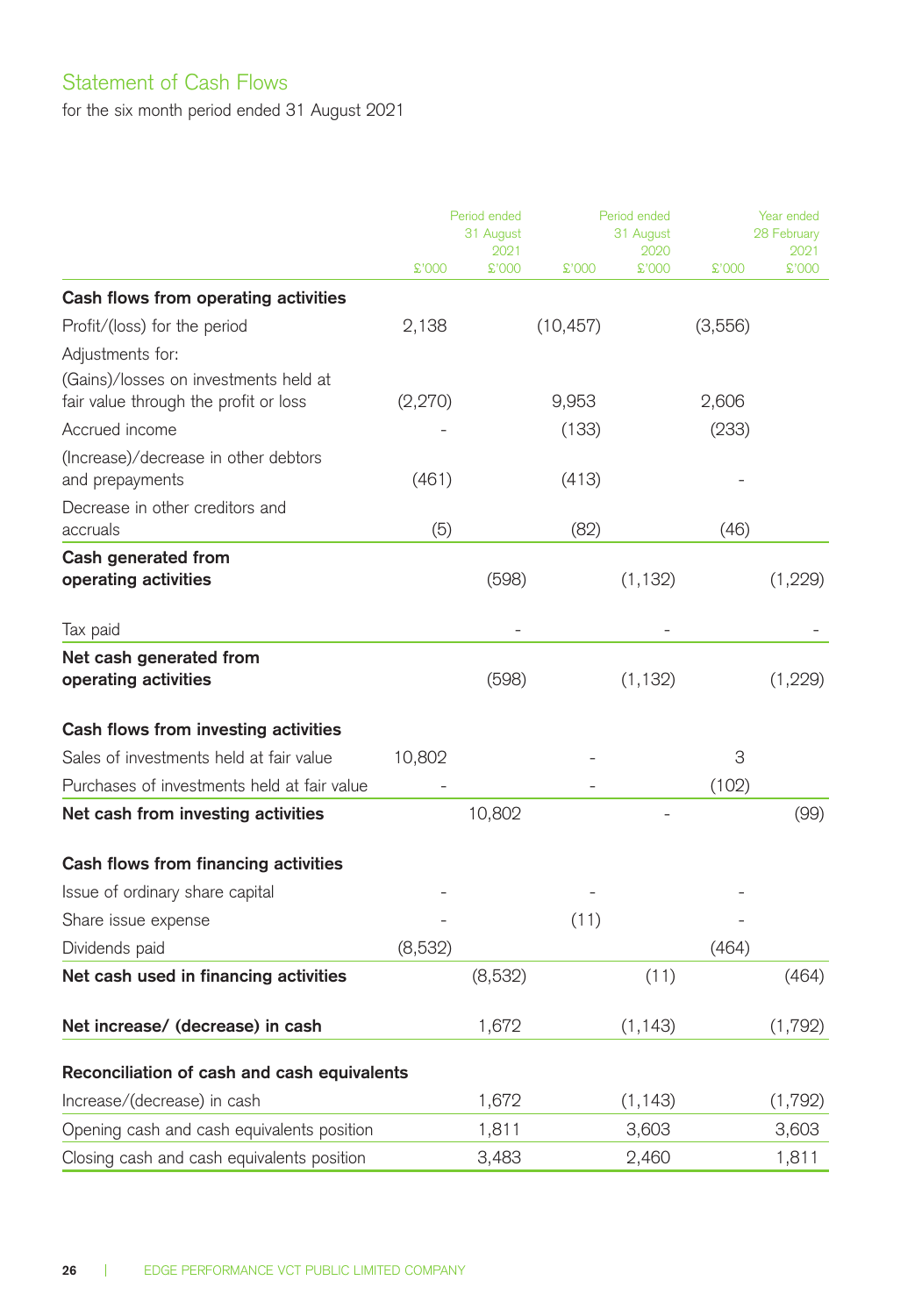### **1. Accounting policies**

The financial information for the six months ended 31 August 2021 has not been audited and comprises non-statutory accounts as defined in sections 434 to 436 of the Companies Act 2006.

The Company's auditor issued an unqualified opinion on the statutory accounts for the year ended 28 February 2021. This report is prepared on the basis of the accounting policies set out in the Company's statutory accounts for the year ended 28 February 2021. No statutory accounts in respect of any period after 28 February 2021 have been reported on by the Company's auditor or delivered to the Registrar of Companies.

### **2. Going concern**

After making enquires and bearing in mind the nature of the Company's business and assets, the Directors consider that the Company has adequate resources to continue in operational existence for the foreseeable future. In arriving at this conclusion, the Directors have considered the liquidity of the Company and its ability to meet obligations as they fall due for a period of at least twelve months from the date that these financial statements were approved. As at 31 August 2021, the Company held cash balances and current asset investments with a combined value of £4.5million. Cash flow projections have been reviewed and show that the Company has sufficient funds to meet both contractual expenditure and its discretionary expenses.

#### **3. Related parties**

Edge Investments (the "Investment Manager") has been appointed as the Company's investment manager. The Investment Manager will receive, in respect of the financial year ending 28 February 2022: (a) an annual management fee of £nil in relation to the I Shares, (b) an annual management fee of 2.25% of the net asset value attributable to the H Shares as at 28 February 2021 plus VAT (if applicable) and (c) a performance fee. As a result of the new investment management agreement approved by shareholders, the Investment Manager will not bear any of the Company's running costs in respect of the financial year ending 28 February 2022. A cost cap of 3.5% of the year's closing net asset value will be re-introduced in the Company's financial year ending 28 February 2023 or, if earlier, in any financial year in which the Company makes an H share offer where the aggregate net offer proceeds of such H share offer increase the audited H share net asset value, calculated as at the end of that financial year, by £3m or more over £15,837,792 being the audited H share net asset value as at 28 February 2021. These arrangements are described in more detail in note 23 to the financial statements in the Company's annual report & financial statements for the year ended 28 February 2021. During the period, the Company has incurred investment management fees of £178,176 (exclusive of VAT), a performance related incentive fee of £nil (exclusive of VAT) and an offer fee of £nil (exclusive of VAT). The Investment Manager owes the Company £nil in respect of the cap on the Company's annual running costs.

The Performance Fee in respect of the I share class has been waived by agreement with the Investment Manager and as a result, currently there is no Performance Fee scheme in effect in respect of the I share class.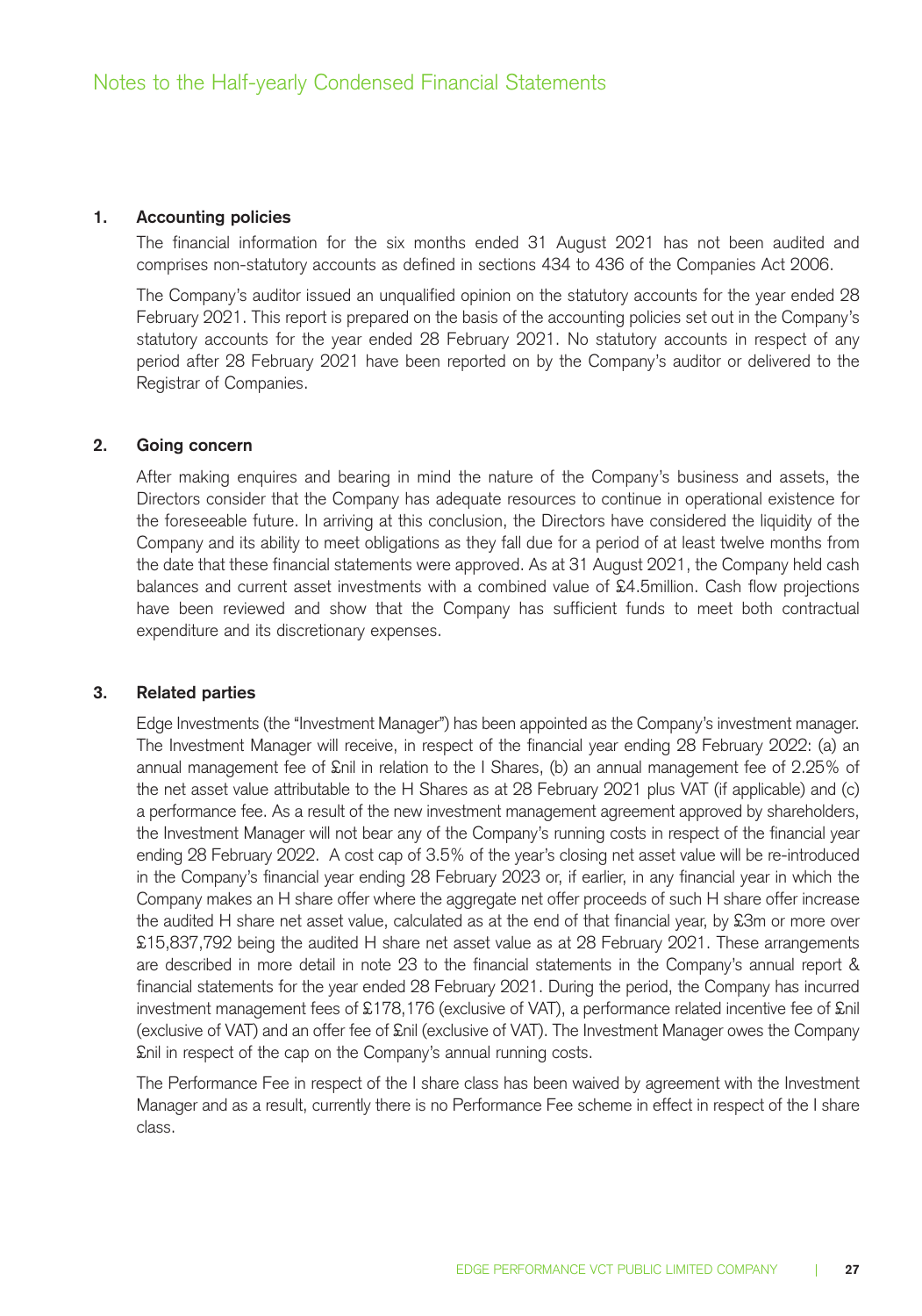Notes to the Half-yearly Condensed Financial Statements continued

### **3. Related parties (continued)**

On 13 May 2020, the Company entered into a new administrative services agreement with Lupfaw 318 Limited, now named Finance Administration Services ("FAS"). This new agreement replaced the previous administrative services agreement with the Investment Manager with effect from 1 March 2021. Under the new agreement, the annual fee will be £50,000 (plus VAT, if applicable), with no adjustment by reference to the movement in the Retail Prices Index. In the year ended 28 February 2021, the comparable fee paid to the Investment Manager was £324,419 (exclusive of VAT).

### **4. Return per share**

The return per share has been calculated on a weighted average number of shares in issue for the six months ended 31 August 2021 of:

| Share class | 6 months ended<br>31 August<br>2021 | 6 months ended<br>31 August<br>2020 | Year to<br>28 February<br>2021 |
|-------------|-------------------------------------|-------------------------------------|--------------------------------|
| H share     | 11.592.430                          | 11.592.430                          | 11.592.430                     |
| I share     | 73.103.650                          | 73.103.650                          | 73,103,650                     |

### **5. Net asset value per share**

The net asset value per share has been calculated based on the number of shares in issue as at 31 August 2021:

| Share class | Shares in issue<br>as at<br>31 August<br>2021 | Shares in issue<br>as at<br>31 August<br>2020 | Shares in issue<br>as at<br>28 February<br>2021 |
|-------------|-----------------------------------------------|-----------------------------------------------|-------------------------------------------------|
| H share     | 11,592,430                                    | 11.592.430                                    | 11.592.430                                      |
| I share     | 73.103.650                                    | 73,103,650                                    | 73,103,650                                      |

During the six months ended 31 August 2021, the Company did not buy back any shares.

Copies of the half-yearly report are being made available to all shareholders - by post, if requested, or by reference to the Company's website, at www.edge.vc. Further hard copies are available free of charge from Edge Investments Limited by telephoning 020 7317 1300 or by email to info@edge.vc.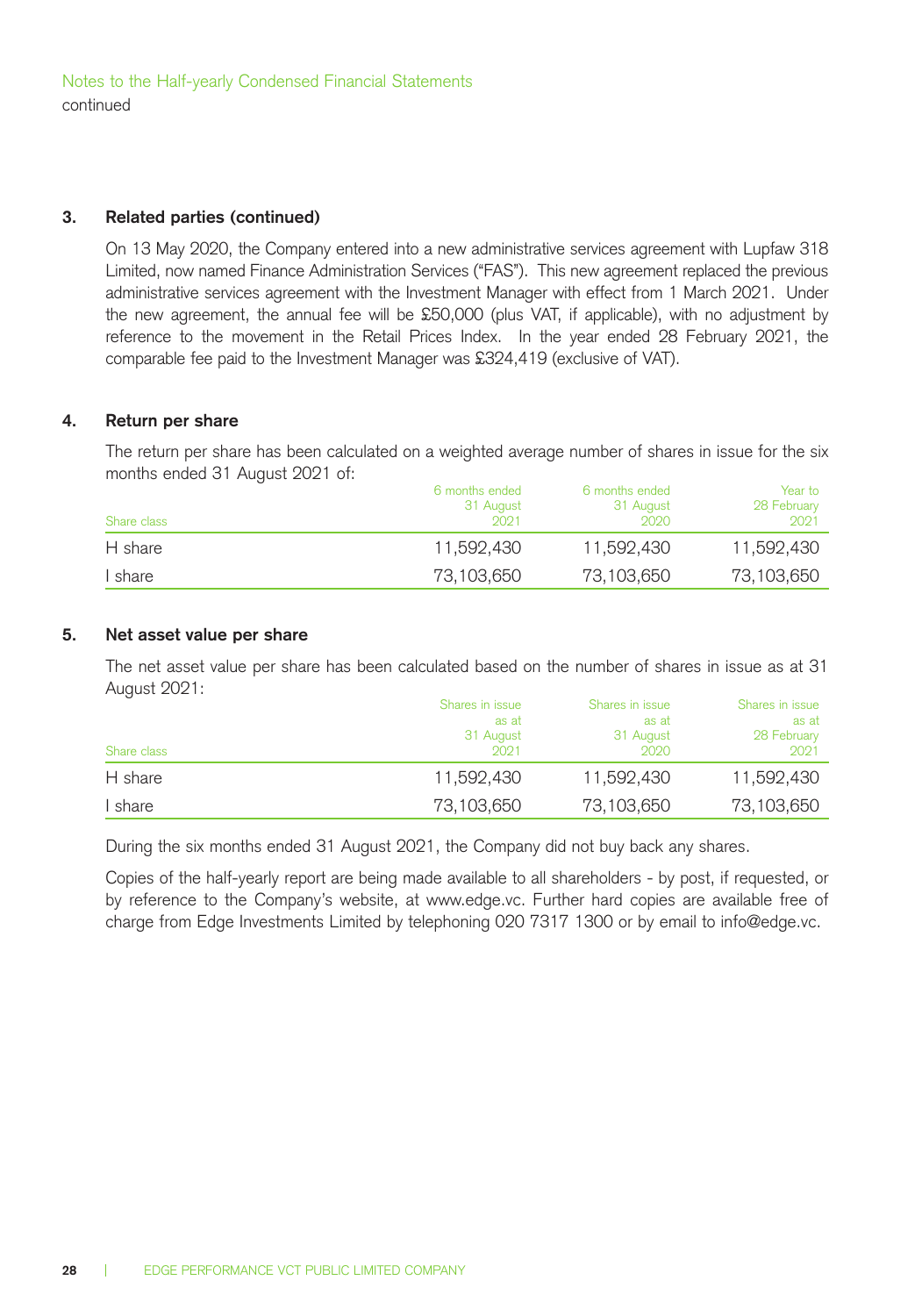### Corporate Information

as at 31 August 2021

### **Directors**

Terry Back (Chairman) Sir Peter Bazalgette Sir Aubrey Brocklebank Robin Goodfellow

all of 1 Marylebone High Street London W1U 4LZ which is the registered office of the Company

### **Investment Manager**

### **Edge Investments Limited**

1 Marylebone High Street London W1U 4LZ (authorised and regulated by the Financial Conduct Authority; registration number 455446)

### **Company Secretary**

**The City Partnership (UK) Limited**  110 George Street Edinburgh EH2 4LH

### **Taxation advisers**

### **Philip Hare & Associates LLP**  1 Temple Avenue London EC4 0HA

### **Auditor**

### **UHY Hacker Young LLP**

Quadrant House 4 Thomas More Square London E1W 1YW

### **Bankers**

**Coutts & Co**  440 Strand London WC2R 0QS

### **Receiving Agent & Registrar**

### **The City Partnership (UK) Limited**

The Mending Rooms Park Valley Mills Meltham Road Huddersfield HD4 7BH